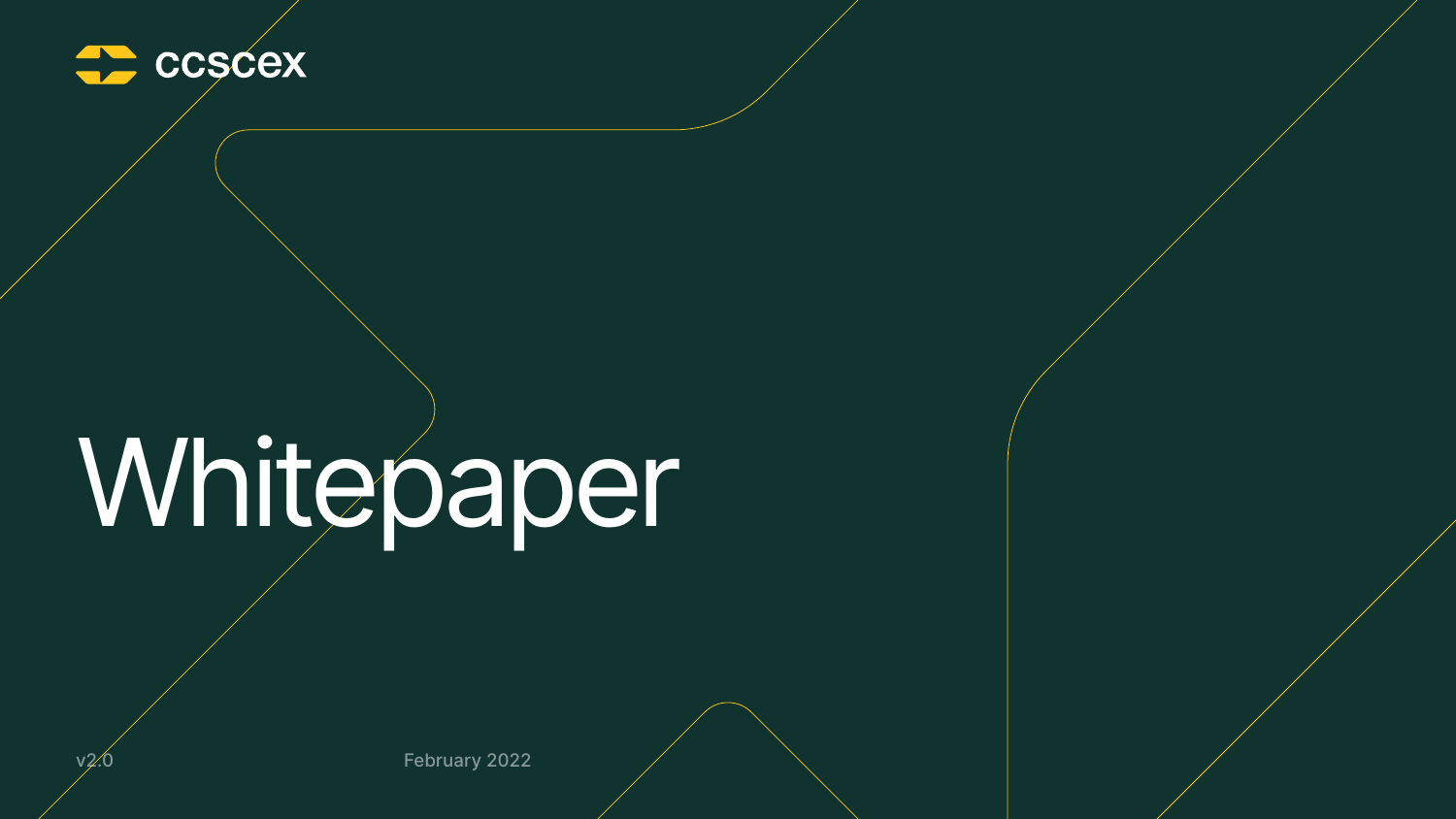| 01 | <b>Our history</b>                                    |
|----|-------------------------------------------------------|
| 02 | Why CARACAS COMMODITY EXCHANGE?                       |
| 03 | Solution                                              |
|    | 03A Ecosystem                                         |
|    | <b>03B Sustainable Development Goals (SDG) CCSCEX</b> |
|    | <b>03C Business Model</b>                             |
|    | 03D inHOUSE Projects - CCSCEX Certificates            |
|    | <b>03E inHOUSE Portfolio Projects</b>                 |
|    | <b>03F Investment Highlights</b>                      |
|    | <b>03G Relevant Financial Aspects</b>                 |
|    | 03H Our Studies                                       |
|    | <b>03I Super Wallet</b>                               |
|    | 03J Super APP & Marketplace                           |
| 04 | <b>EXCHANGE Token</b>                                 |
|    | 04A Information                                       |
|    | 04B Use                                               |
|    | 04C Tokenomics                                        |
|    | <b>04D EXCHANGE Token Distribution</b>                |
|    | <b>04E</b> Tokenization                               |
|    | 04F Blockchain Trazability and Certificate of origin  |
| 05 | Team                                                  |
| 06 | Roadmap                                               |
| 07 | <b>ICO</b>                                            |
|    | 07A Details                                           |
|    | 07B The Campaign                                      |
|    | 07C Schedule                                          |
|    | <b>07D</b> Economic Benefits                          |
|    | <b>O7E</b> Distribution of funds raised               |
| 08 | About us                                              |

#### Table of contents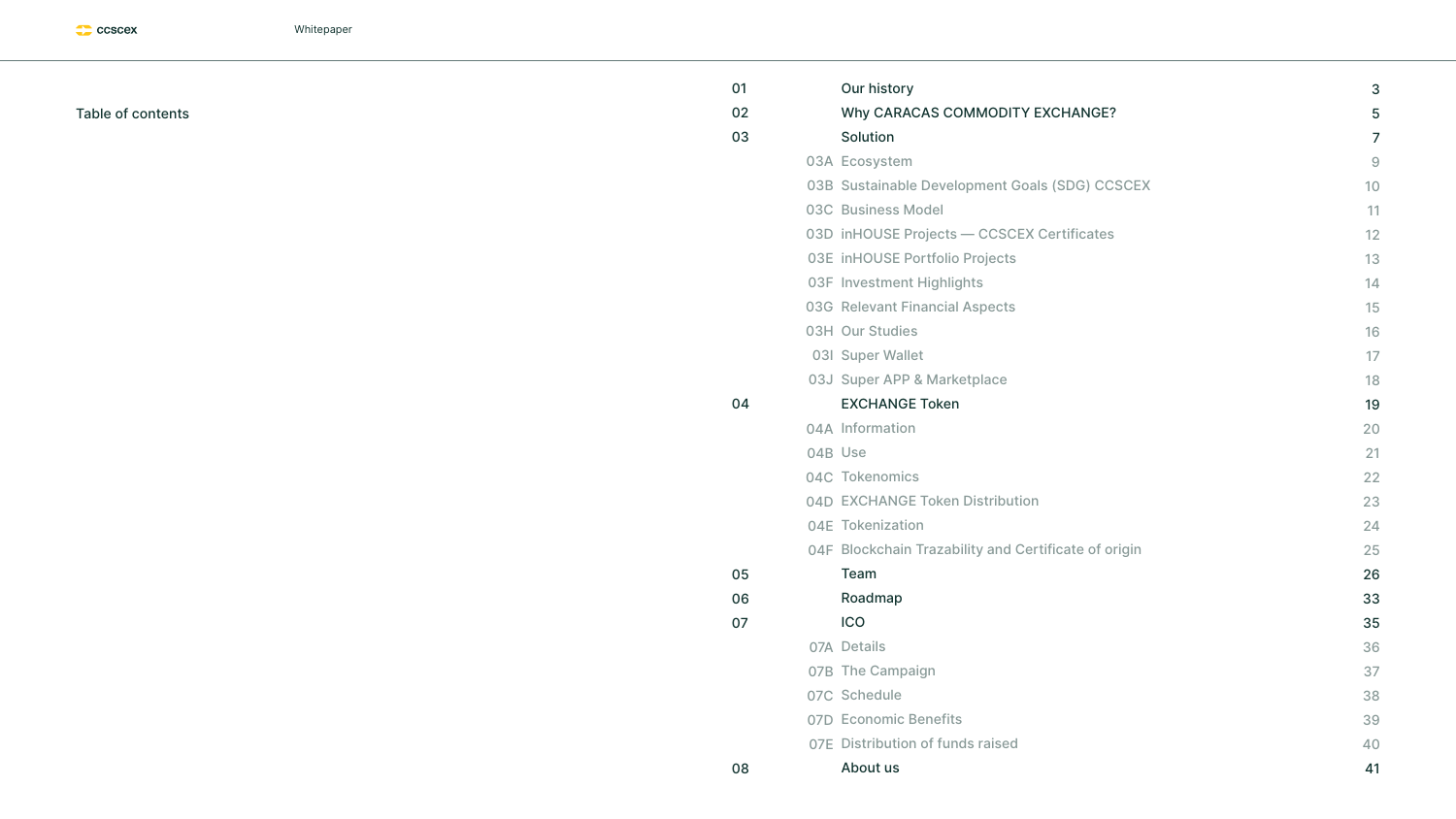Whitepaper

# 01 Our history

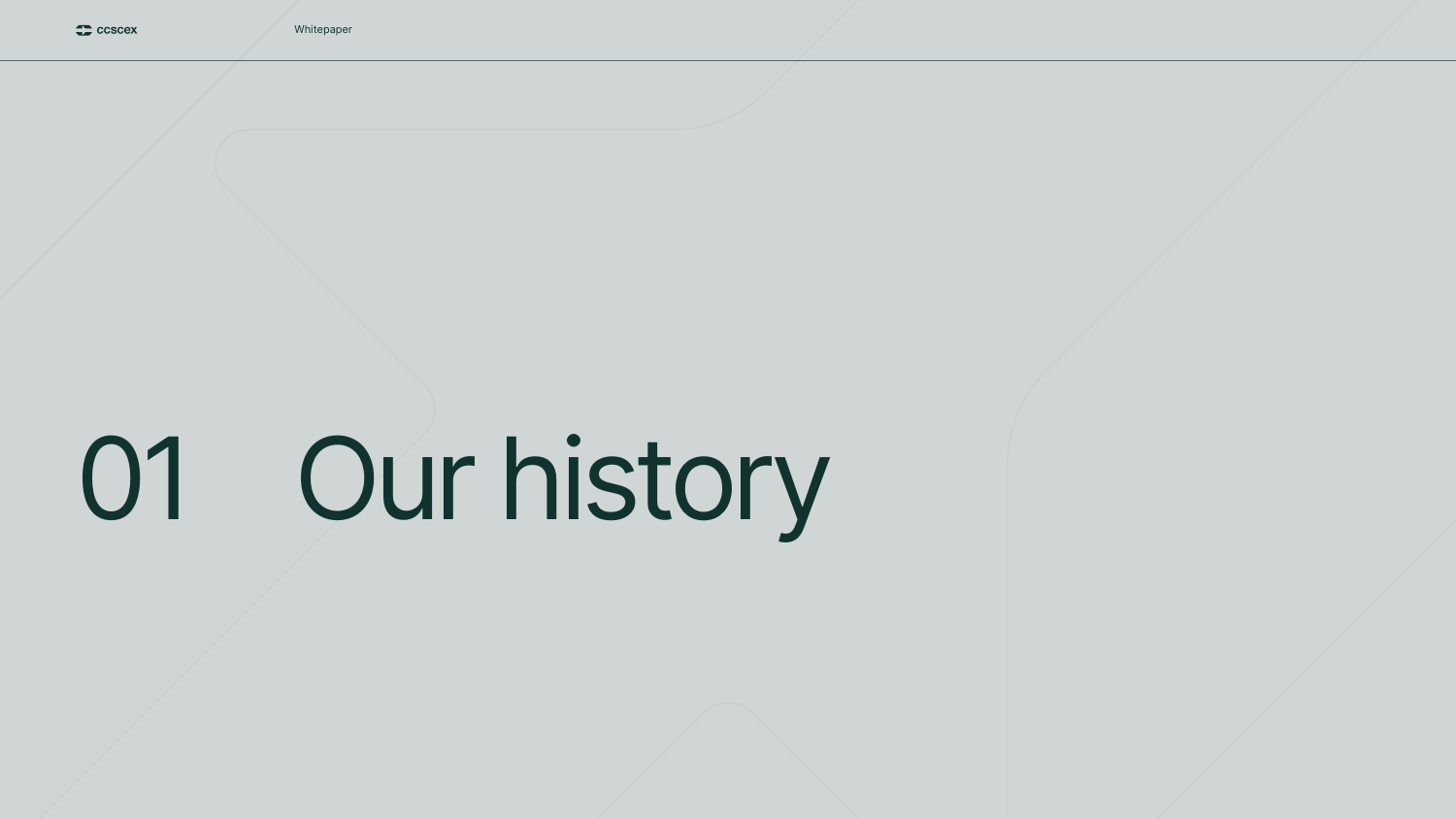#### 01 Our history

Over the years, the commodities industry has been reserved only for a few actors and, as a consequence, the information and ways of trading have often been limited. That is why, in 2015, in Venezuela, we began to study the industries of mining, forestry, exotic fruit, hydrocarbon and agro-productive sectors, in an area of more than five million hectares and more than 120 commodities, ending on the urgent need to achieve an innovative exchange model, capable of decentralizing and democratizing the industry, for the sake of the communities and countries of the region.

This is how the idea of Venezuelan Commodity Exchange was born; an alternative for decentralizing and democratizing the commodities industry with the aim of establishing processes according to the rules of international markets, traceability, denomination of origin, that allow access to quality information, mitigate environmental risks and, in general, contribute to the development of the sector through Blockchain technology.

However, the difficulties of the commodities industry go further than bringing together millions of entrepreneurs eager for effective and viable financing mechanisms to develop their productive startup projects, or both. For this reason we decided to create **CCSCEX | CARACAS COMMODITY EXCHANGE**, a comprehensive digital ecosystem that solves financing problems through collective collaboration, or crowdfunding, under the governance of the **EXCHANGE Token (\$CCSCEX)**.

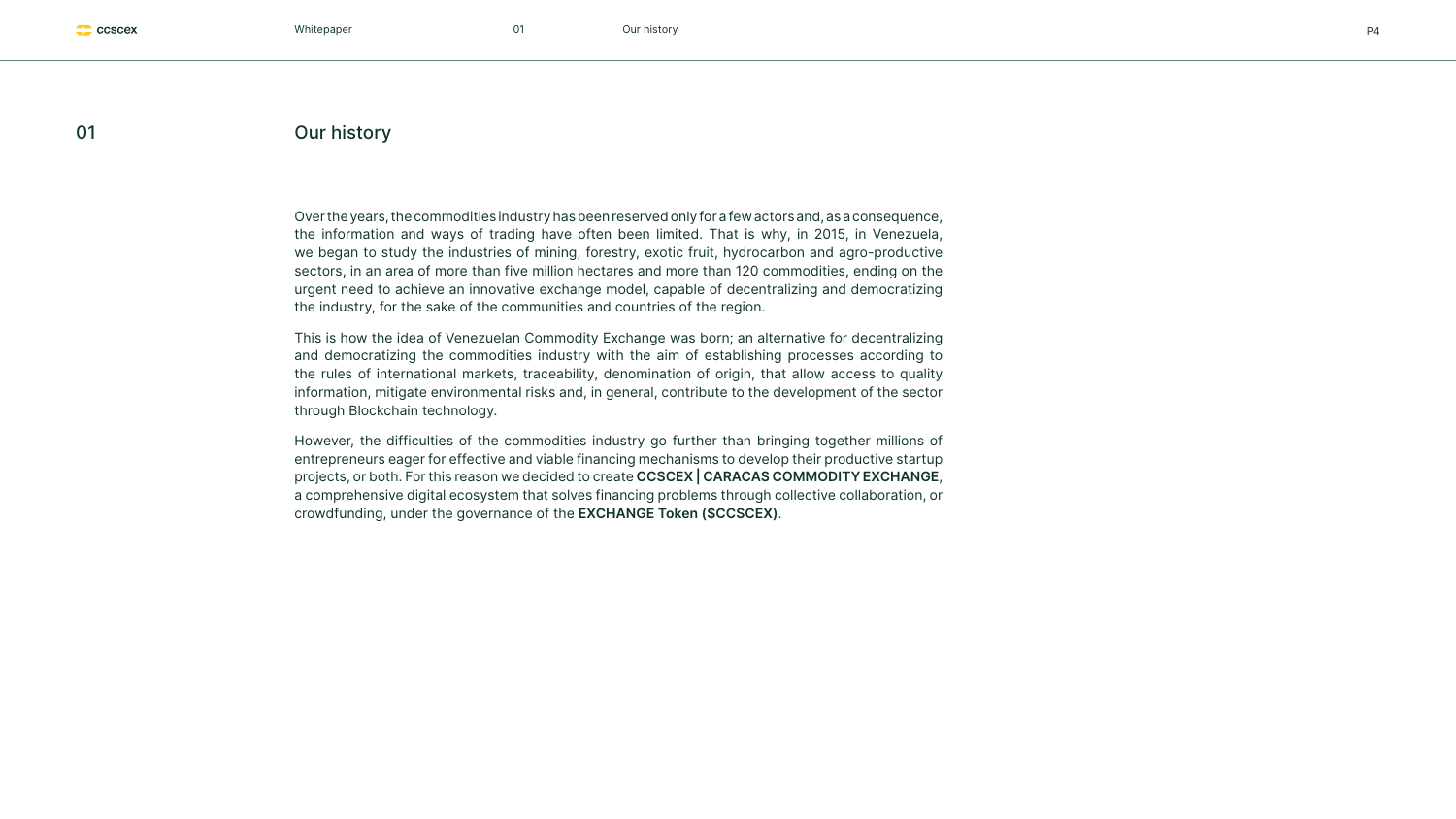Whitepaper

# Why CARACAS 02COMMODITY EXCHANGE?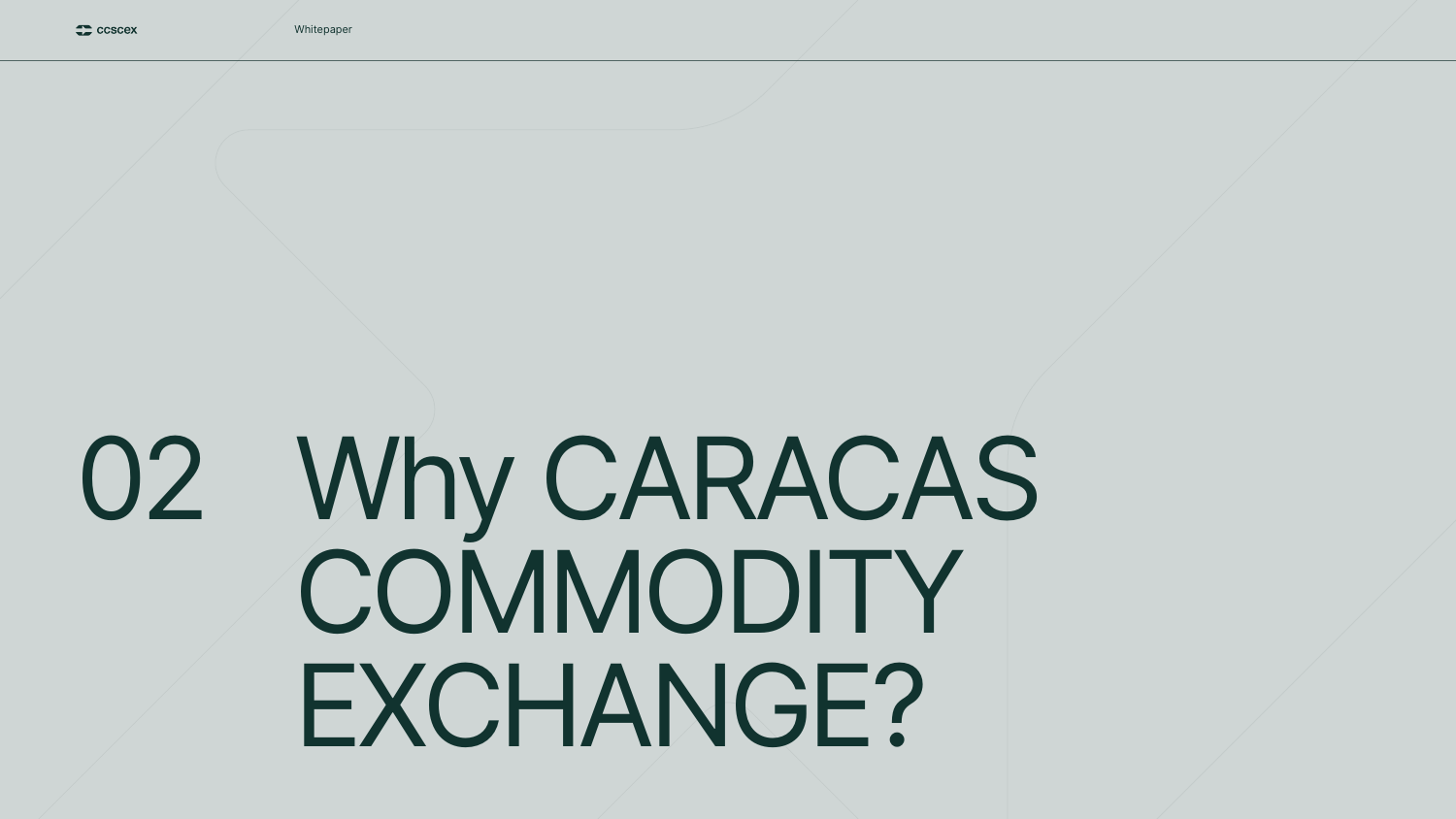One of the most difficult barriers to overcome, and that all entrepreneurs in the world must face, is the limited supply for financing startups and companies in early stages.

Traditional banking has totally failed to promote entrepreneurship in its early stages and the crowdfunding platforms that currently exist, only serve as a means of a campaign that could help entrepreneurs to raise the necessary funds for their launch, but without any kind of accompaniment.

# 02 Why CARACAS COMMODITY EXCHANGE?

This is how **CCSCEX | CARACAS COMMODITY EXCHANGE** was born, positioning itself as the first commodity crowdfunding in Latin America to offer a comprehensive solution to the entrepreneurs' financing problem.





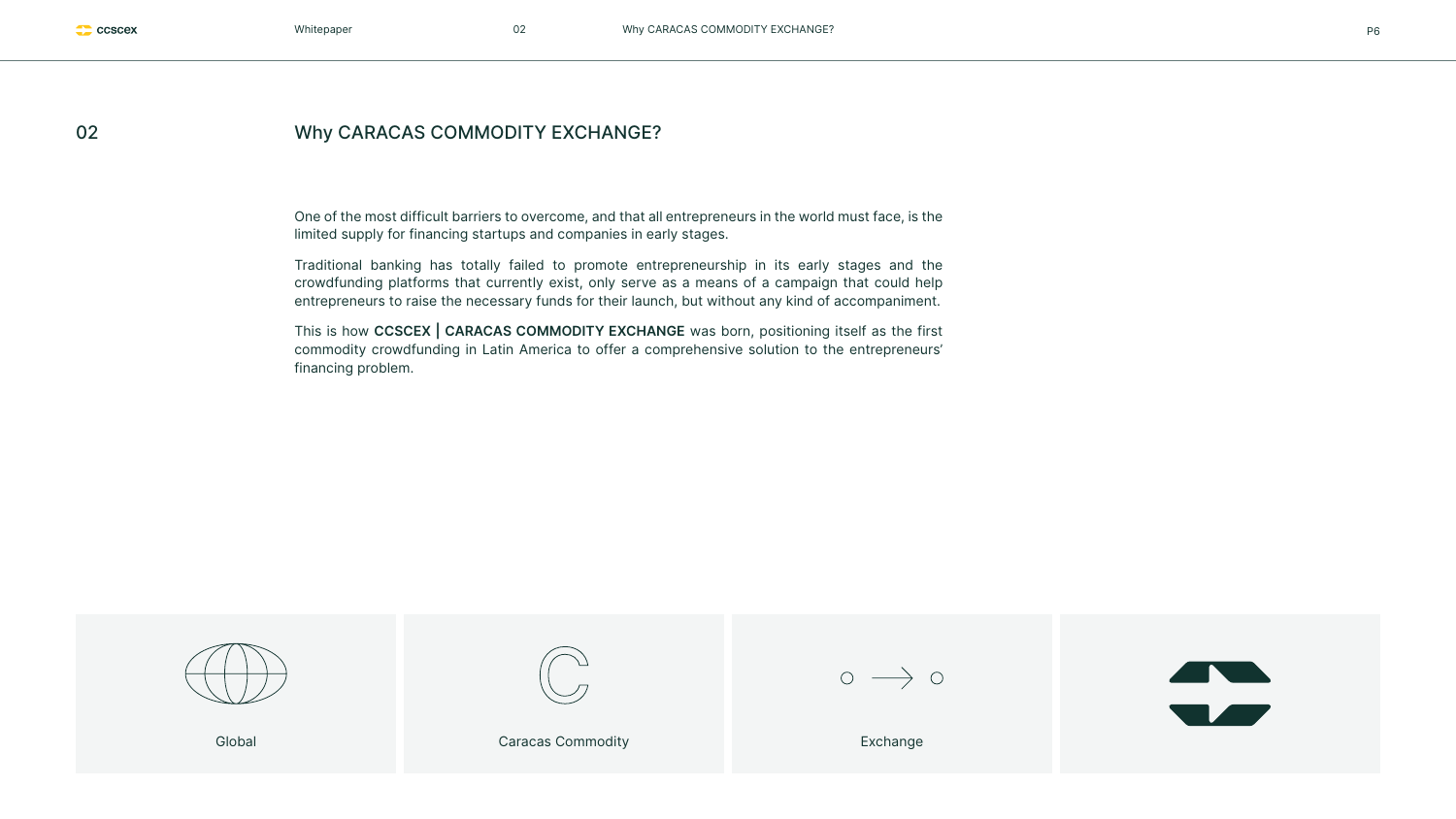Whitepaper

# 03 Solution

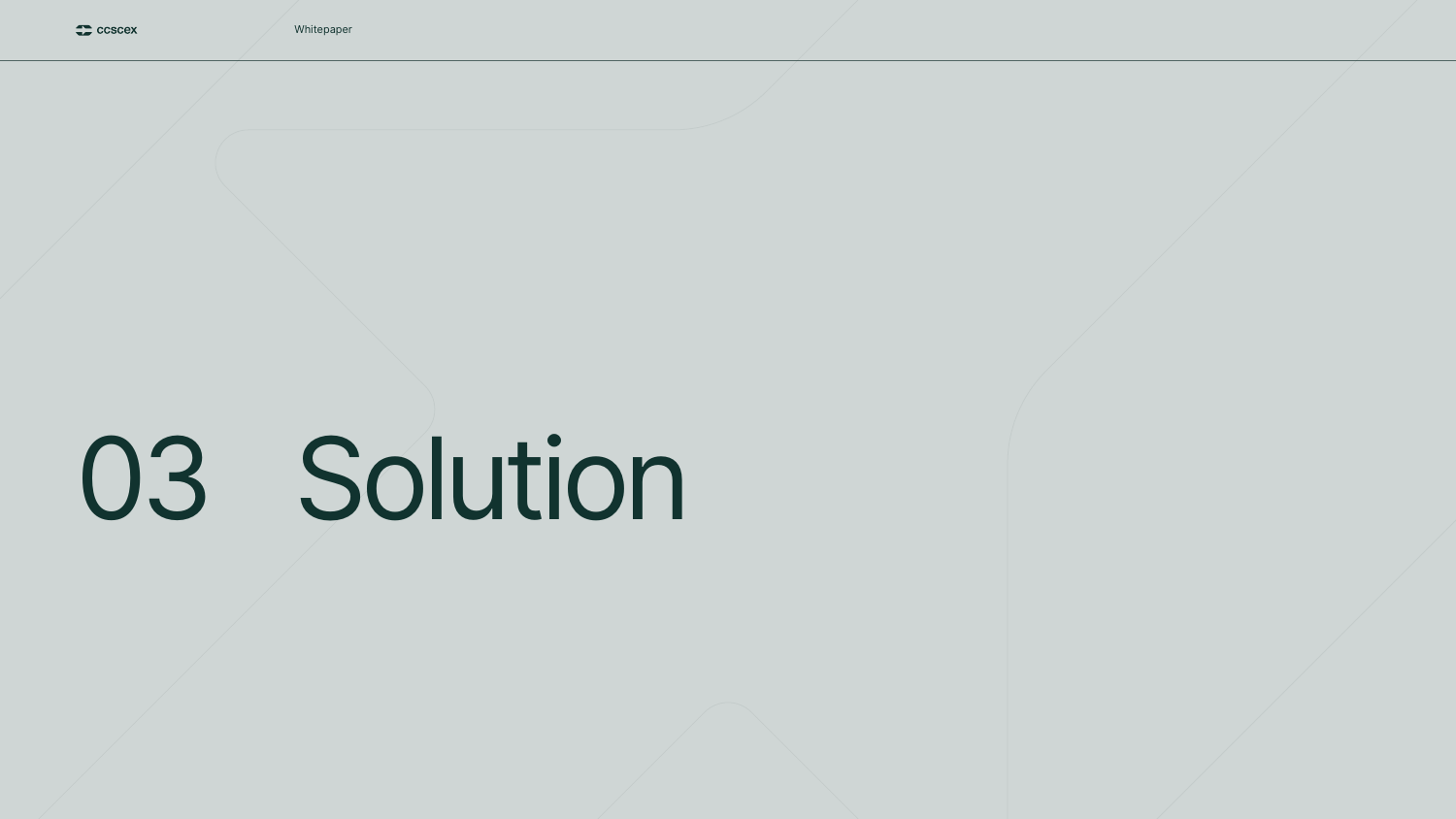**CCSCEX | CARACAS COMMODITY EXCHANGE**, the Project behind the **EXCHANGE Token**, is a comprehensive ecosystem made up in its first line by a crowdfunding platform and a marketplace which are monetized under the governance of a decentralized token in order to solve the financial resources problems of ventures, through collective collaboration.



### 03 Solution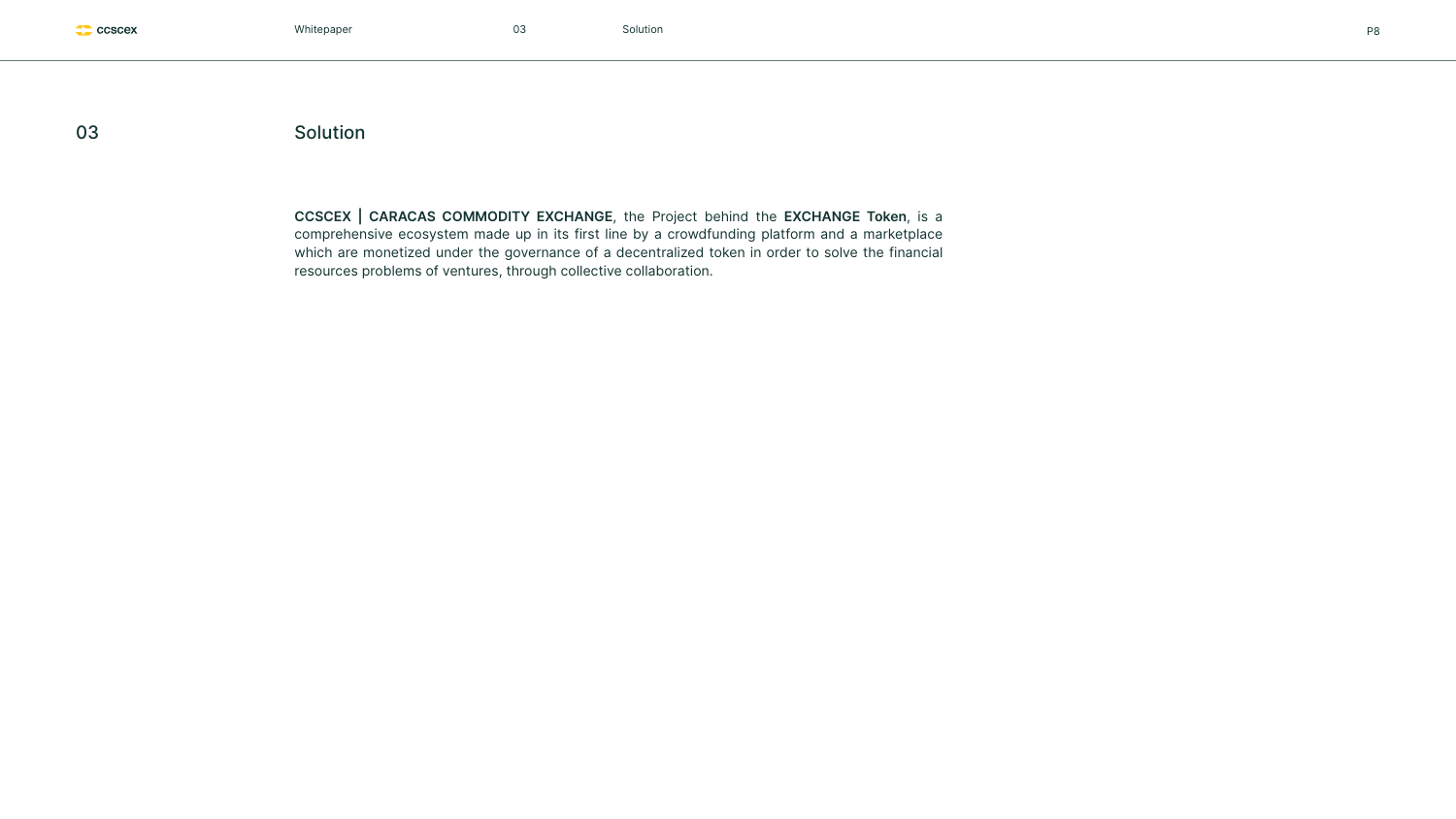#### **Smart contracts**

Smart contracts will be used to invest and obtain returns Smart contracts are self-executing regarding the terms from the platform's "Crowdfunding" facility, as well as the "Tokenization" of assets and to structure global letter of credit guarantees.

of the agreement, which are written in the programming code lines. The code and agreements contained exist on a decentralized blockchain network; and since the code controls the execution, transactions are immutable and public; what offers total transparency in the processes to investors and users of CCSCEX | CARACAS COMMODITY EXCHANGE.

#### **Crowdfunding**

It is the platform where ventures will be able to raise the necessary resources to finance their investment projects and to produce agricultural, mining, oil and gas, livestock, forestry and commercial goods. Crowfunding operates under the reward modality.

#### **CCSCEX Cripto Neobank**

The first new generation digital bank for crytoassets and related activities licensed in Antigua and Barbuda.

#### **Blockchain**

Five blockchain: BINANCE Dex, traceability, designation of origin, smart contracts, big data.

ExchangeToken

#### **Exchange**

- Agroproductive
- **Mininga P** Forestry
- **Hydrocarbons**
- Health

Cryptoassets exchange platform, fiat currency and derivative instruments.

#### **Debit and credit cards**

Intended for EXCHANGE Token users.

#### **Marketplace**

|                        | Attention to CCSCEX community   CARACAS<br>COMMODITY EXCHANGE for professional and technical<br>support of all our platforms and functionalities through<br>0800 CCSCEX 00.                             |                   |  |
|------------------------|---------------------------------------------------------------------------------------------------------------------------------------------------------------------------------------------------------|-------------------|--|
| <b>Venture HUB</b>     |                                                                                                                                                                                                         | $\Rightarrow$ Hub |  |
| projects and startups. | 1,300m2 of physical space, auditorium with a 500 people<br>capacity and training rooms dedicated to professional and<br>technical assistance for the incubation and acceleration of<br><b>CCSCEX TV</b> | $\mathbf{r}$ tv   |  |
|                        | Audiovisual medium channel for information about our<br>community.                                                                                                                                      |                   |  |
| <b>Súper App</b>       |                                                                                                                                                                                                         |                   |  |
| industries.            | Mobile platform with comprehensive e-commerce, NFT<br>(non-fungible token) and last mile logistics for various                                                                                          |                   |  |

Web platform with traceability Blockchain, and denomination of origin intended to offer and trade raw materials, services, supplies, equipment, as well as NFT (non-fungible tokens) under the electronic auction modality.

#### **Call center**

#### **Crowdfunding Soc. y Per. Causes**

As part of our Corporate Social Responsibility policies, our crowdfunding platform will allow the application of projects of social and personal cause free of charges and commissions.



#### **Green bonds**

Development of eligible green projects under the Green Bond Principles.

#### **EXCHANGE Token**

It is the element of governance of the ecosystem, by constituting a method of financing, exchange, and deposit of value backed by mining reserves, forestry agroproductive areas, real estate and other assets.

#### **Tokenization**

Support process and value increase of the EXCHANGE token related to digital securization or "Tokenización" of mineral reserves, agroproductives, hydrocarbons, real state, health and other assets.

Electronic wallet for the operation and transaction of Cryptocurrencies and NFT, from the cell pone.

#### **Super Wallet**

 $\Rightarrow$  Pay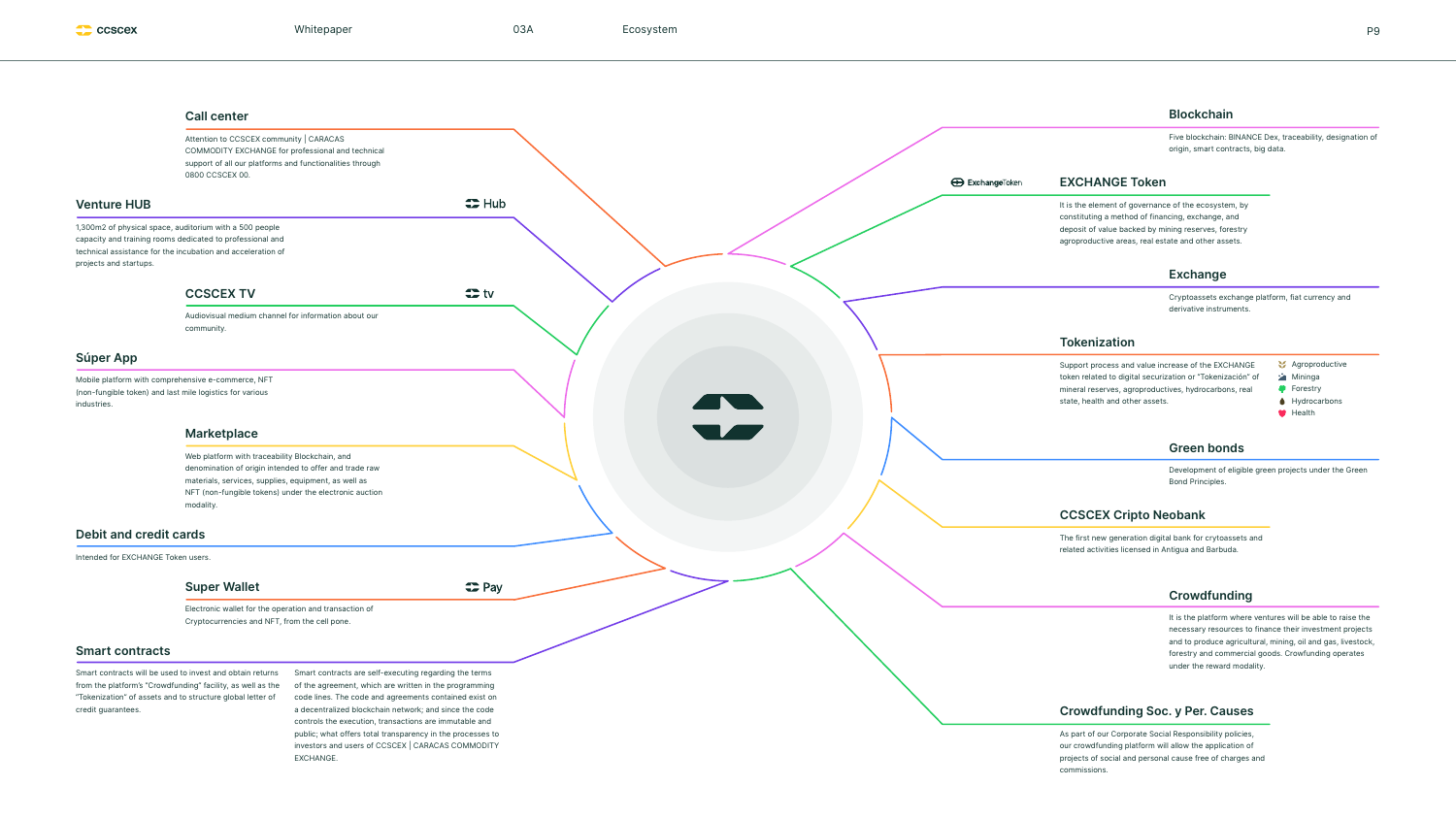# 03B Sustainable Development Goals (SDG) CCSCEX

At **CCSCEX | CARACAS COMMODITY EXCHANGE** we are committed to improving everyone's lives, eradicating poverty and protecting the planet according to the sustainable development agenda with the help of our technology and ecosystem.

To achieve sustainable development, it is essential to eradicate poverty in all its forms and that is why we promote sustainable, inclusive, and equitable economic growth in order to reduce inequalities, and improve living standards in Venezuela and the region.

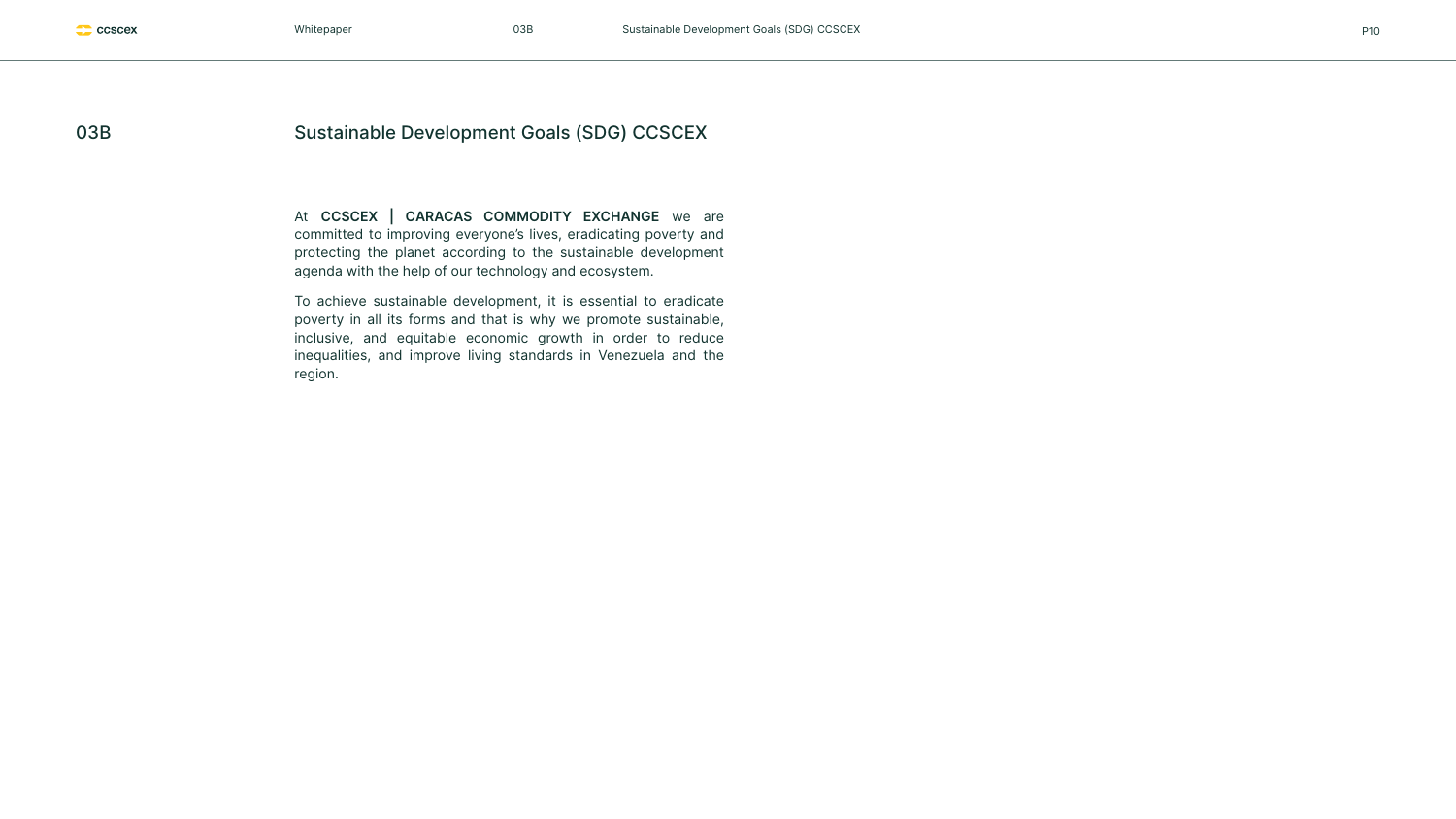The **CCSCEX | CARACAS COMMODITY EXCHANGE** monetization model for crowdfunding and marketplace platforms is as follows:

### 03C Business model

Additionally **CCSCEX | CARACAS COMMODITY EXCHANGE** will monetize other functionalities from their corresponding launches.



of each auction transaction ("Marketplace", stock market)

of each project financing ("Crowdfunding")

5% 5%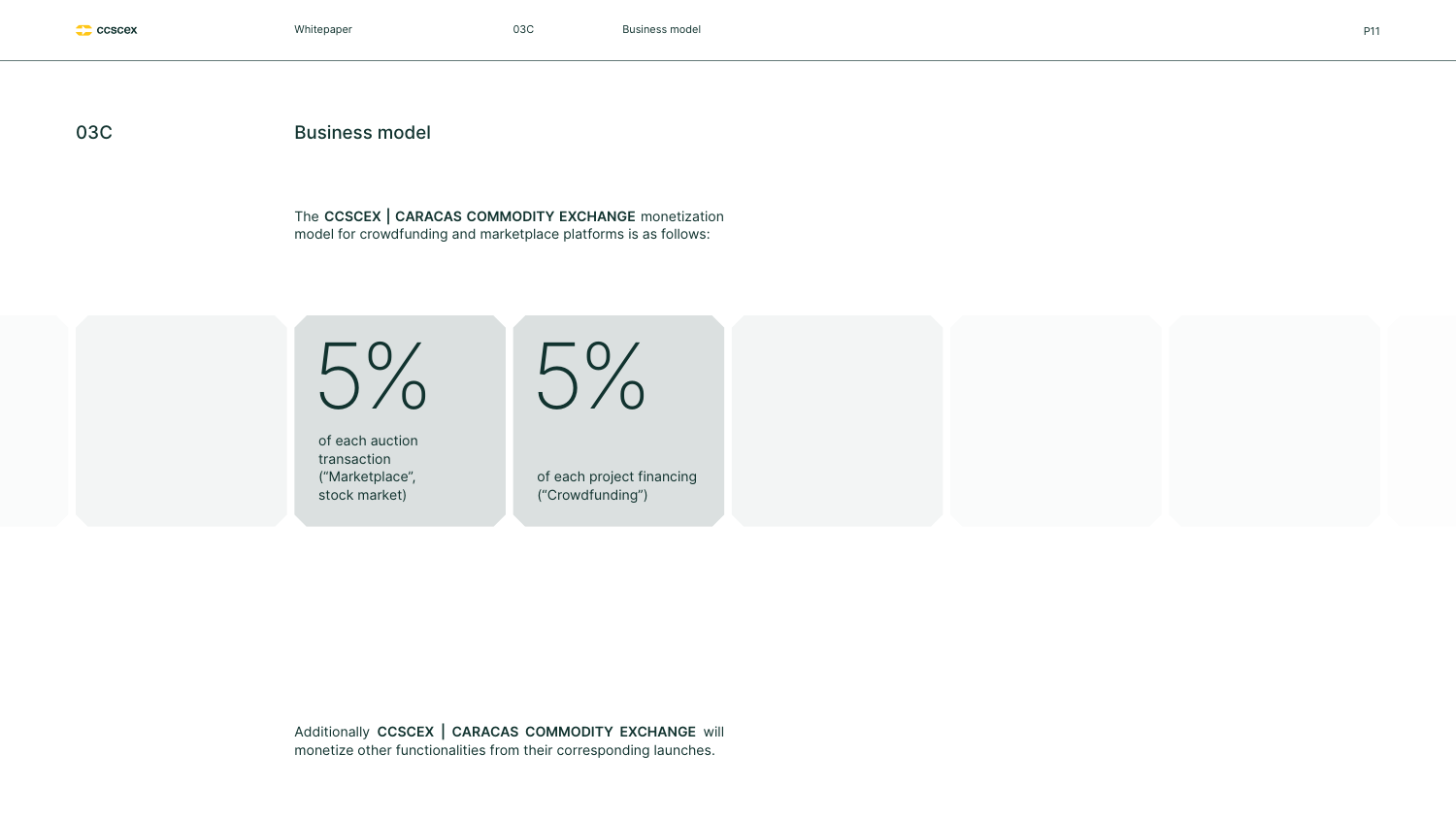inHOUSE projects constitute the central bastion of **CCSCEX | CARACAS COMMODITY EXCHANGE**'s tokenization processes.

# 03D **inHOUSE Projects — CCSCEX Certificates**

Through the tokenization of our inHOUSE projects, each EXCHANGE Token issued is supported, turning it into a Security Token, granting the "token holders" greater liquidity, transparency and traceability.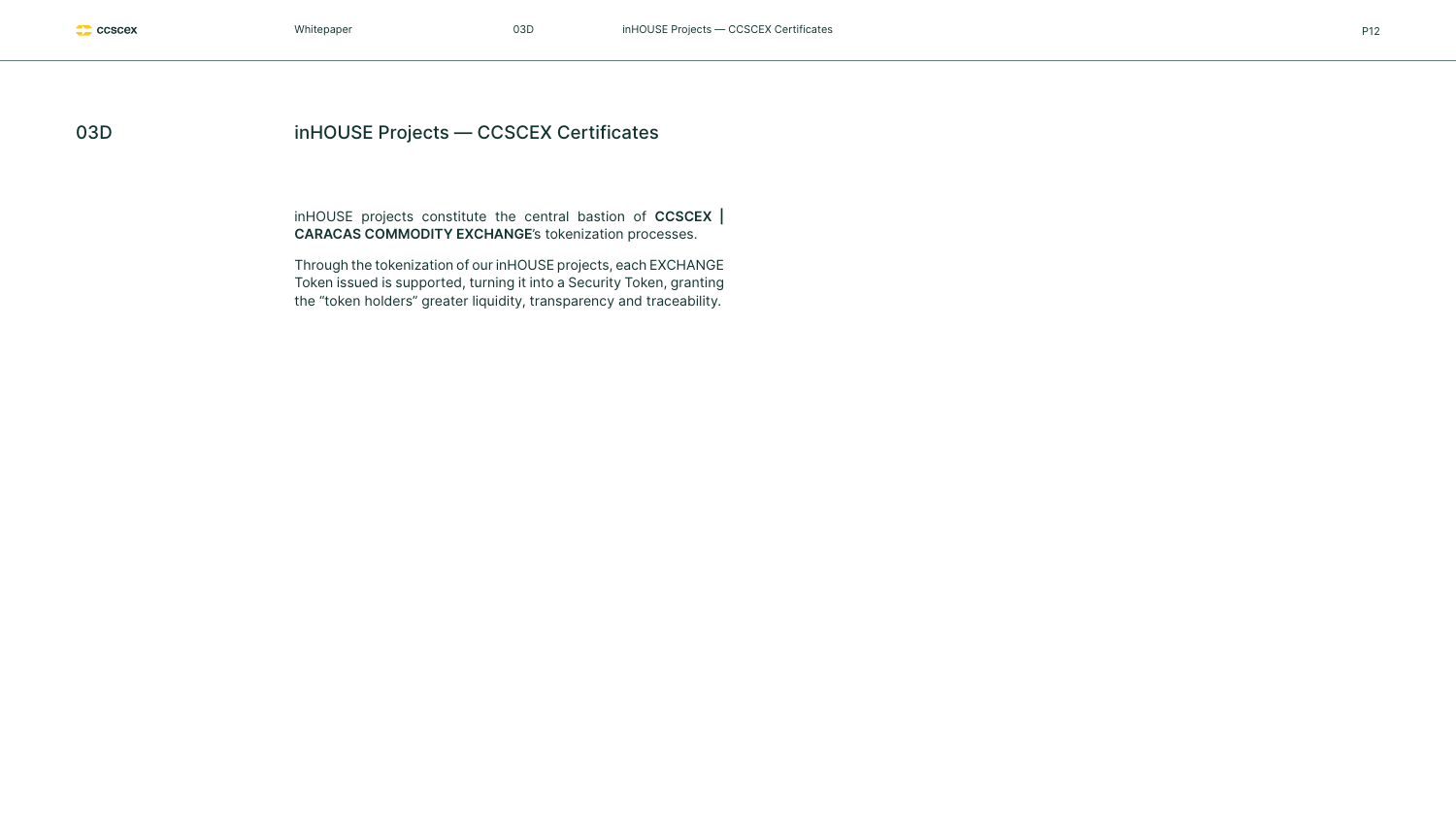### 03E inHOUSE Portfolio Projects

More than 20 mines of gold, diamonds and 35 other minerals in the Guayana region, with great potential for combined production, to be developed within its legal framework, under an environment self-sustaining, and low environmental impact. **inHOUSE Projects — CCSCEX Certificates** are exceptional opportunities that offer ANGELS or crowdfunding investors attractive returns as a reward.

More than 6 mines of Tantalium (coltan), Niobium, Cassiterite, rare lands with a total production of 100 metric tons per month in the Guayana region to be developed in accordance with the legal framework that regulates them, under a self-sustaining and low environmental impact.

"The Agricultural Miracle" by planting 100,000 hectares of yellow, white corn, sorghum and soybeans; with seeds, fertilizers and agrochemicals already in our inventories. Harvest and conditioning in our silos, own processing to finished product in precooked flours, balanced feed for animal consumption in our ABA plants.

Certification of forestry areas for the emission of green bonds in an area of 200,000 hectares in the Guyana and Delta regions.

Porcelain Token. Planting project of Cacao Porcelana, one of the most recognized in the world, with denomination of origin and traceability in an extension of 1,000 hectares in the South of Maracaibo's Lake, Venezuela.

Meca City. The first circular city in Venezuela financed by crypto assets.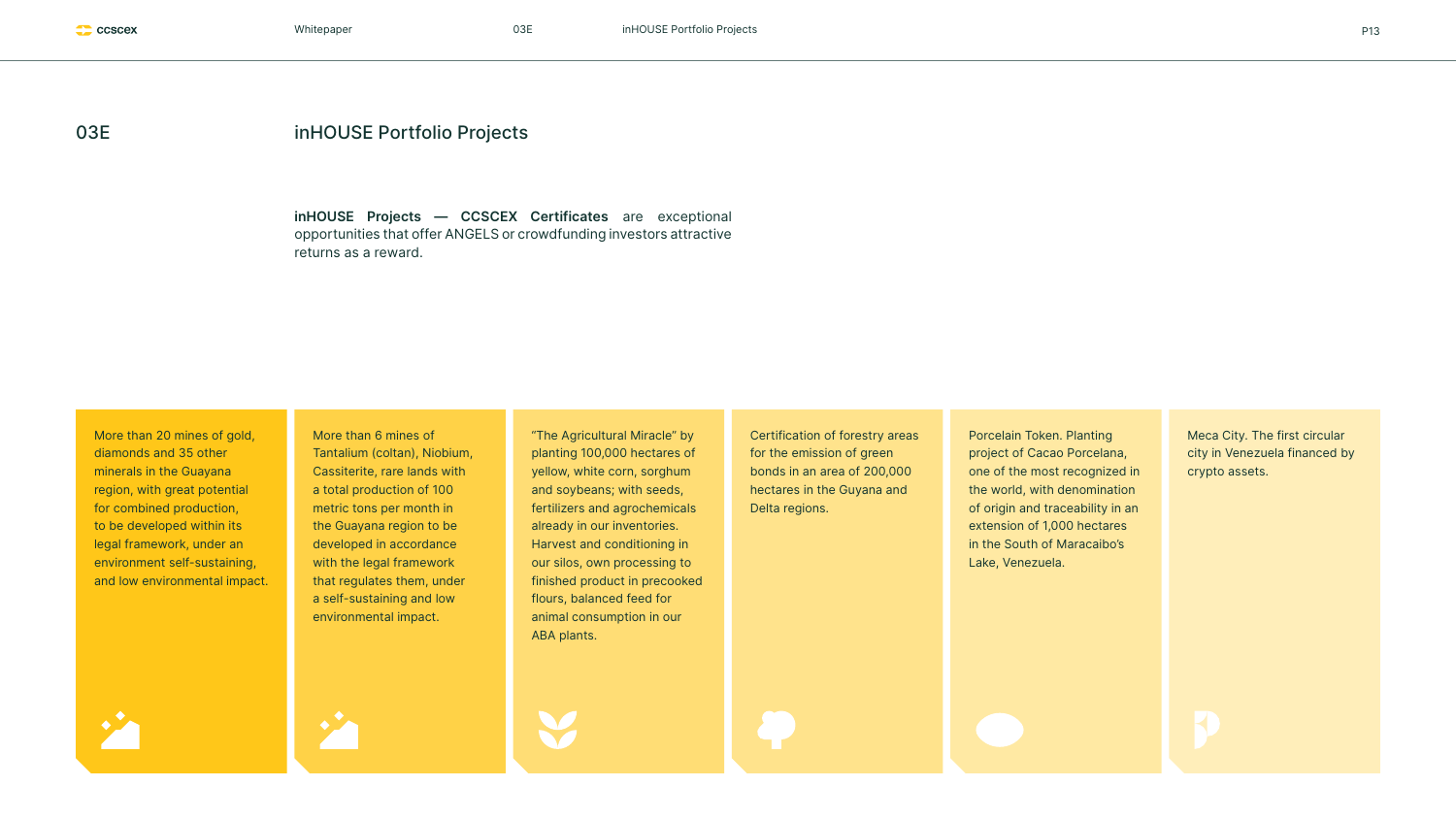# 03F Investment Highlights

| All projects are in phase<br>("shovel ready"), that is, in<br>such a state of progress<br>that there development<br>can start immediately after<br>completing the financings. | Fast cash flow generation<br>from 30 to 135 days<br>depending on the project.                                                                                                                         | Investment recoveries of less<br>than 6 months in most projects.                                                                                 |
|-------------------------------------------------------------------------------------------------------------------------------------------------------------------------------|-------------------------------------------------------------------------------------------------------------------------------------------------------------------------------------------------------|--------------------------------------------------------------------------------------------------------------------------------------------------|
| World-class management<br>teams with more than 20<br>years of experience in their<br>respective specialties.                                                                  | More than 5,000,000 hectares<br>studied over 5 years throughout<br>the national territory, including<br>more than 120 commodities<br>that allows us to identify the<br>more attractive opportunities. | Access to the best Venezuelan<br>areas related to soil fertility<br>and mining abundance;<br>in sustainable projects,<br>of high social benefit. |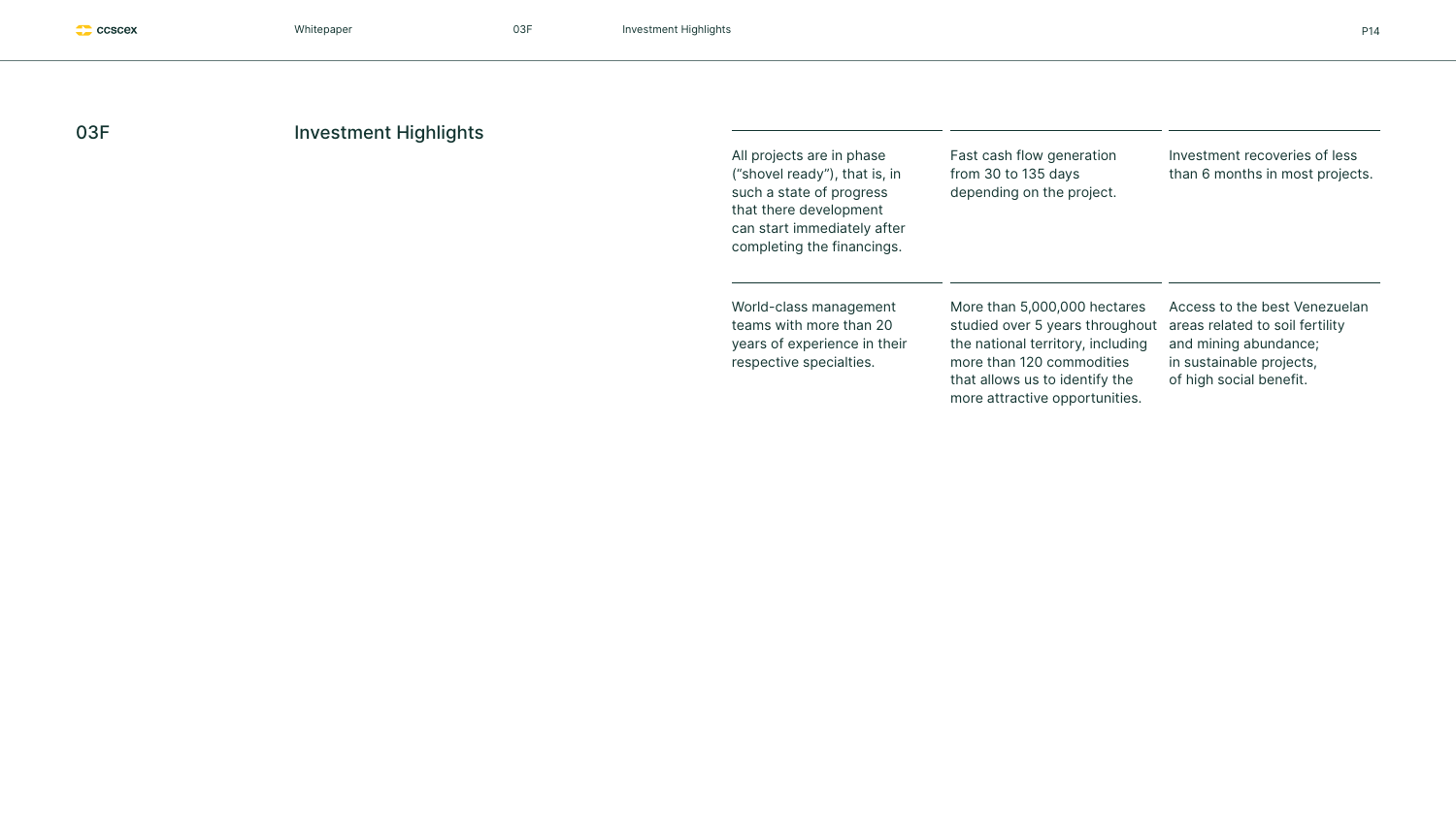All inHOUSE projects presented have estimated rates of return of 25% to 50% per year.

Our financial analyzes show very attractive benefits. Why are the returns so high??

# 03G Relevant Financial Aspects

water and electricity sources.

| )f |                                                                                     |                                                                                                |
|----|-------------------------------------------------------------------------------------|------------------------------------------------------------------------------------------------|
| e  | Abundance of resources in<br>selected areas in the richest<br>regions of Venezuela. | Initial investments for obtain<br>mining and forestry concessions<br>with low initial capital. |
|    | Availability of good<br>infrastructure (production                                  | Very low investment amounts<br>due to the existence of                                         |
|    | plants, equipment, among<br>others), close to highways,                             | production plants, equipment<br>and machinery that only need                                   |

High prices on agriculture goods due to limited domestic production and supply.

conditioning and minor repairs.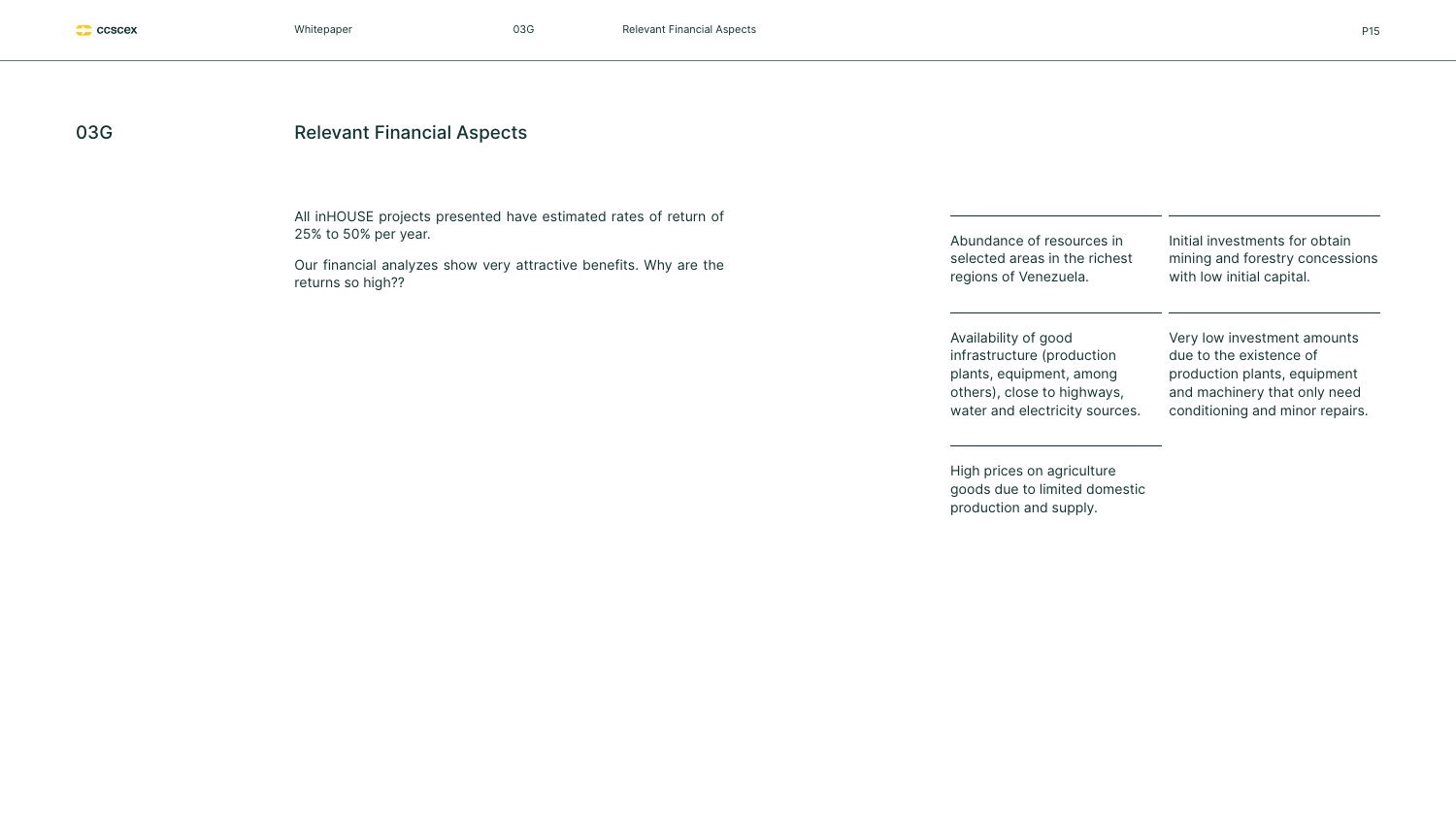Coffee hectares Cocoa hectares Agricultural and livestock hectares **Commodity** 

### 03H Our Studies

Mining hectares

Minerals Minerals 35 32

# 1,233,000 968 524 1,000,000

Forestry hectares **Nautical miles Nautical miles Constant Mining hectares Flower species** 

# 42,000 61,000 1,000,000 120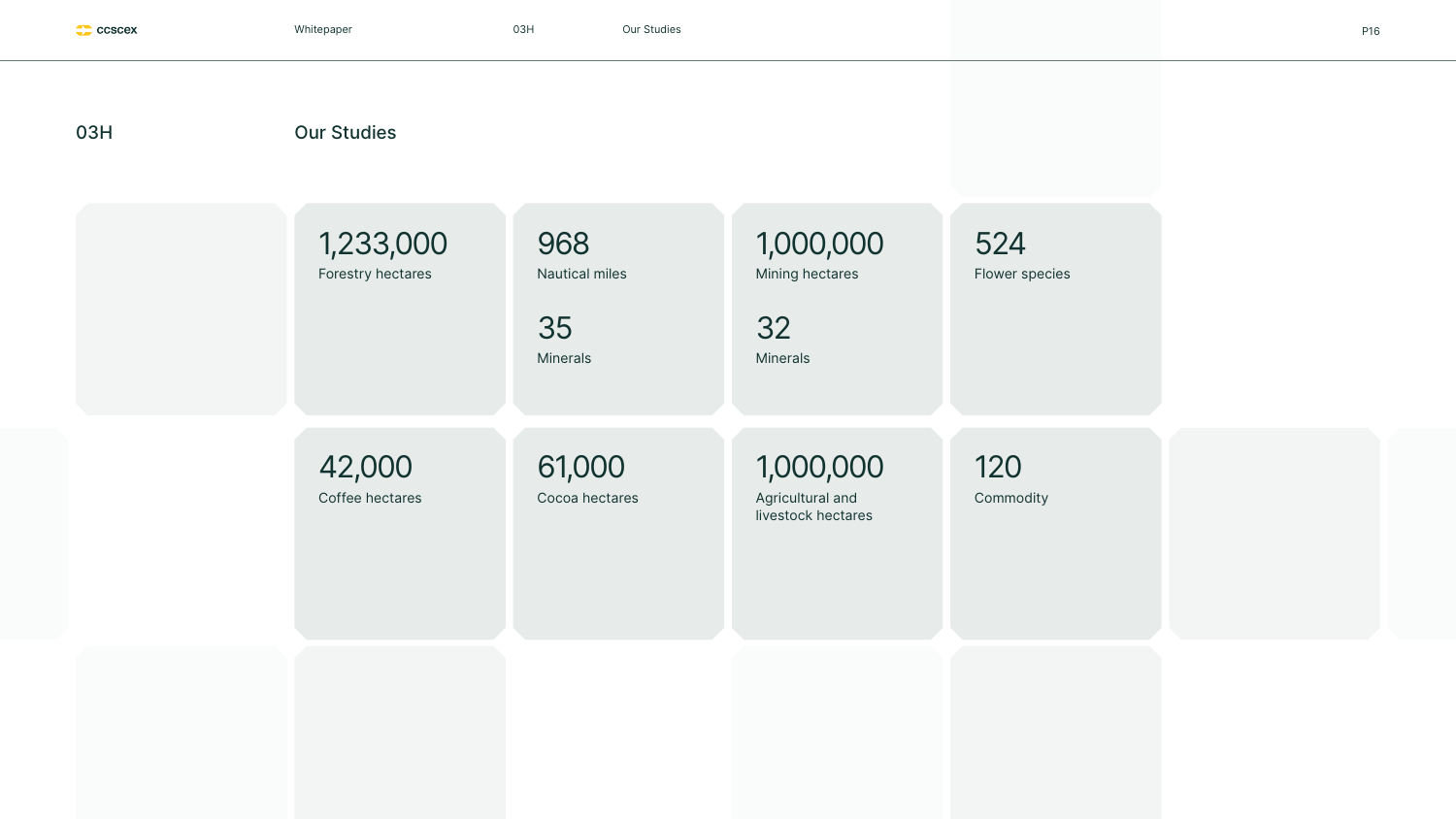The **SW | Super Wallet CCSCEX** is the official crypto wallet of **CCSCEX | CARACAS COMMODITY EXCHANGE**, which allows access to Binance Smart Chain, as well as other wallets. It can be used to securely store crypto, Fiat money, load the **CCSCEX** crypto card, and connect to thousands of projects in the **CCSCEX** ecosystem.

Additionally, it allows you to exchange your BNBs for EXCHANGE Tokens (\$CCSCEX) and any other Tokens belonging to the CCSCEX ecosystem, exchange cryptocurrencies, Fiat money, commodities, create NFTs and 21 more functions in a quick and simple way. The **SW | Super Wallet CCSCEX**X also receives deposits from other wallets.

#### 03I Super Wallet

Below you will find an example that shows the process of transferring BNB to the Binance Chain wallet from our **SW | Super Wallet CCSCEX** .

The **SW | Super Wallet CCSCEX** is an excellent choice for crypto, Fiat money, commodities and more than 21 additional options; specially for those who already have a Binance account. Users may normally feel insecure when sending crypto assets and dealing with wallet addresses, that's why it is a very good idea to make use of the benefits of Wallet Connect. A similar situation occurs with private keys and seed phrases, which often represent an obstacle for users who are just starting out in the world of crypto assets, for who it is great news to have access to an easy to use wallet when starting out at DeFi world.



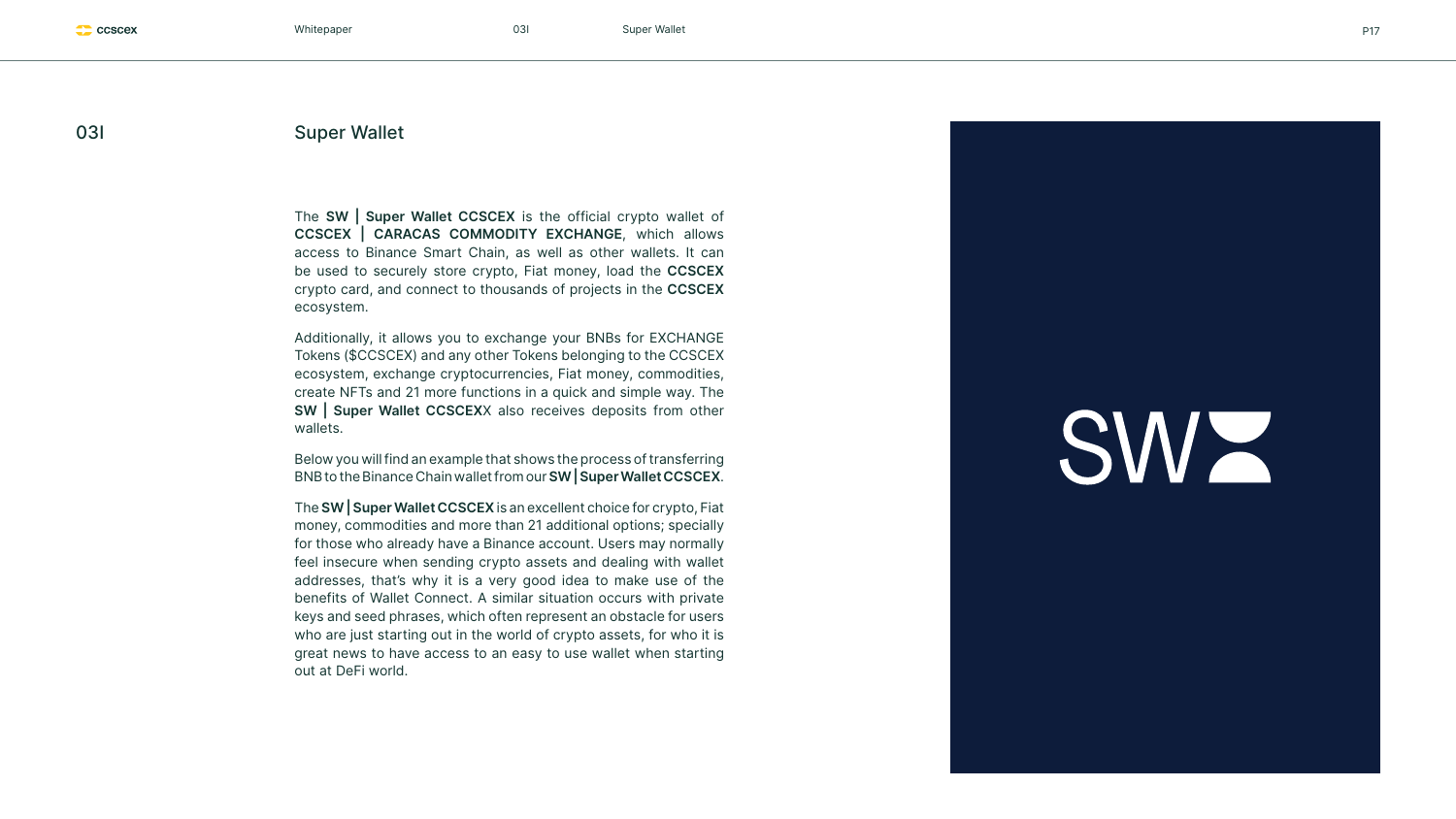**Super App & Marketplace** are the mobile and web platforms for integrated e-commerce services with Blockchain traceability and certificate of origin intended to offer and market raw materials, services, supplies, equipment, as well as NFT (non-fungible tokens), by electronic auctions and last mile logistics for different consumers and industries.

# 03J Super App & Marketplace

#### **What is CCSCEX Super App & Marketplace and how do them work?**

The **Super App & Marketplace** represent the original core business of **CCSCEX** project, considered an electronic multi-use trading platform for commodities, where Venezuelan companies are interconnected with overseas companies that require inventory. Similar to Alibaba an its agreements between buyers and sellers.



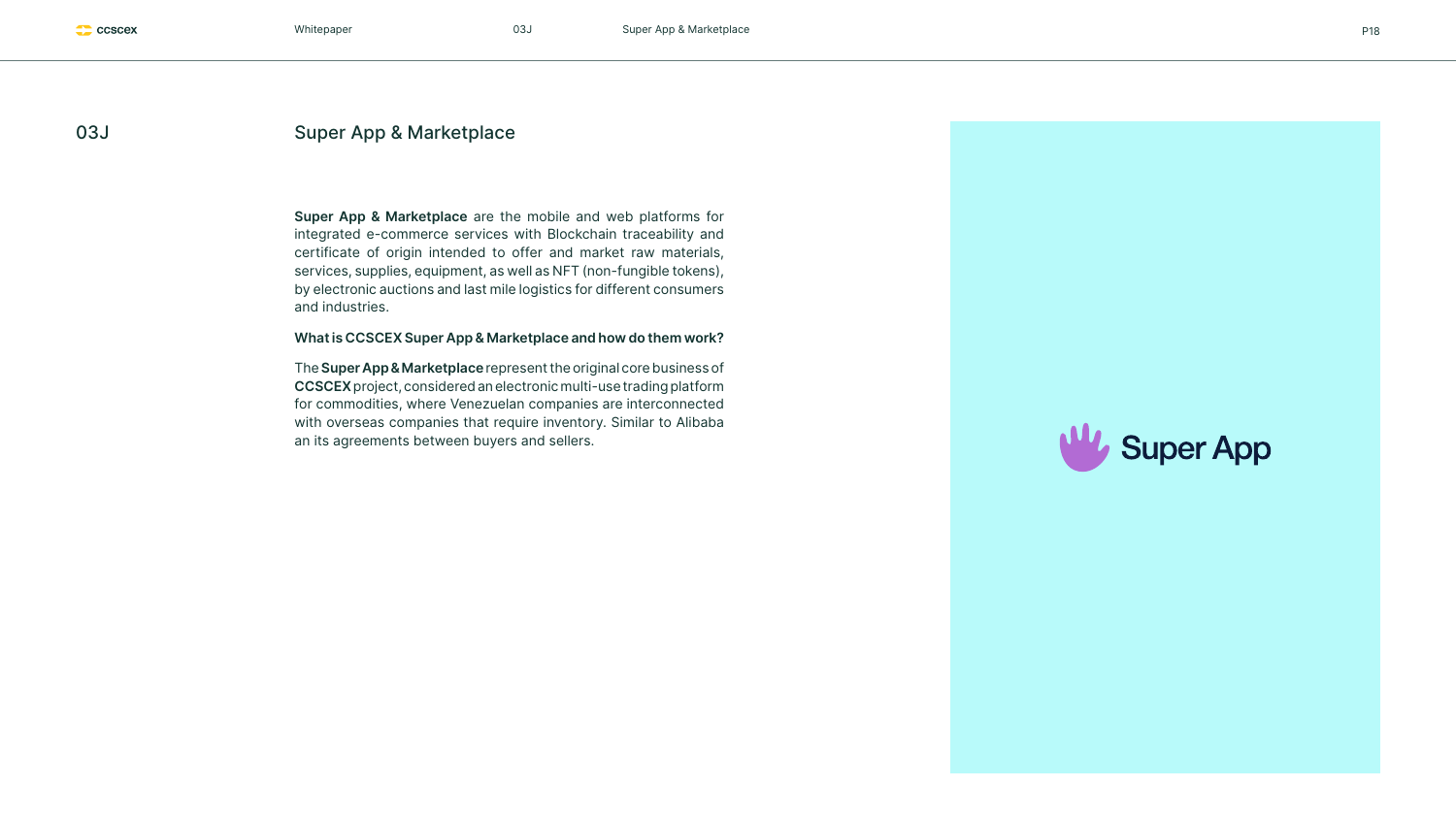Whitepaper

# 04 EXCHANGE Token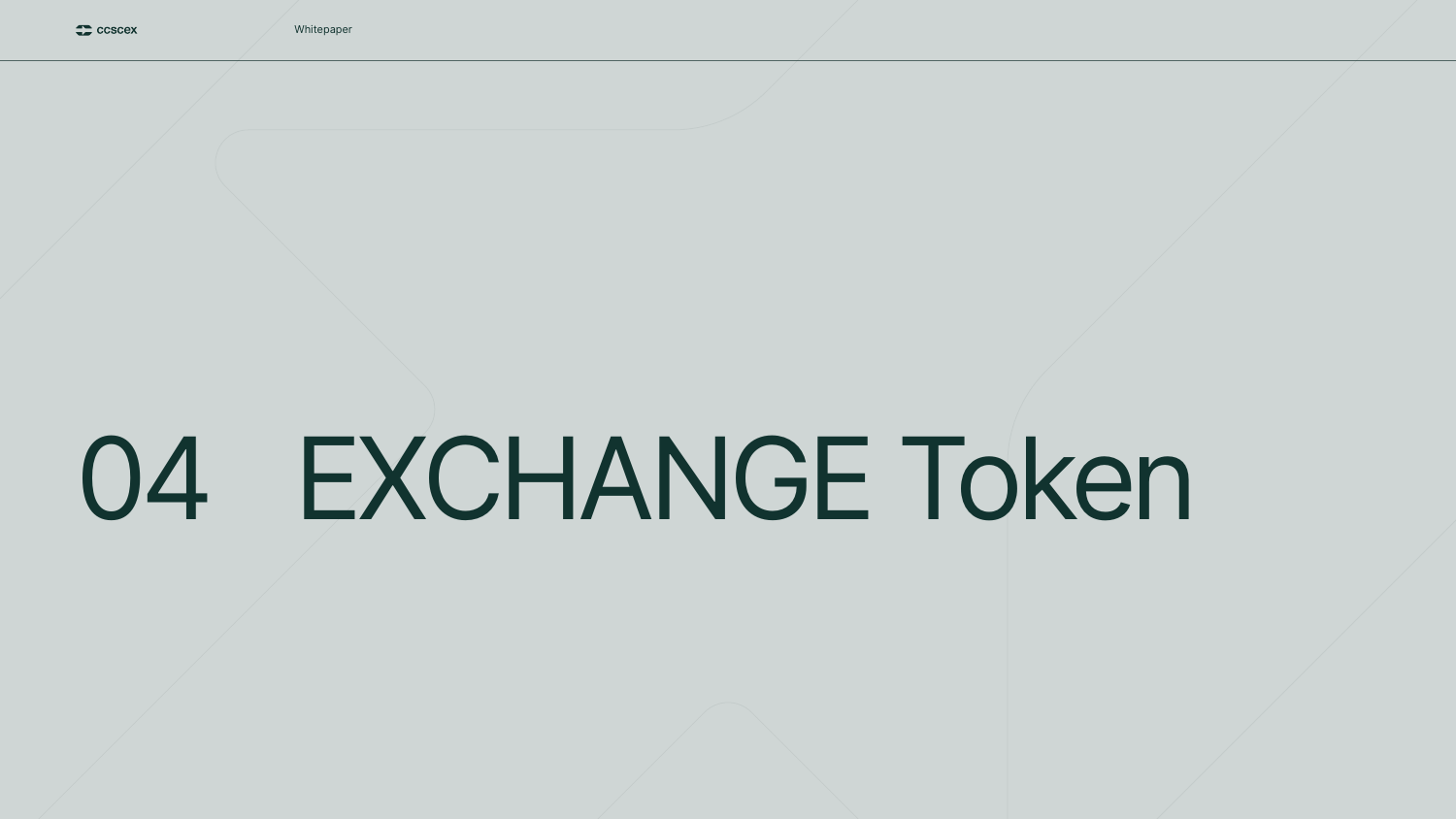Whitepaper P20

### 04A Information

For token creation we use the BINANCE DEX decentralized blockchain platform under the BEP8/BEP2 protocols; which are a technical standard for the issuance and implementation of tokens in the BINANCE CHAIN environment.

The EXCHANGE Token and Ecosystem **CCSCEX | CARACAS COMMODITY EXCHANGE** are regulated by the National Superintendency of Cryptoactives and Related Activities - SUNACRIP.

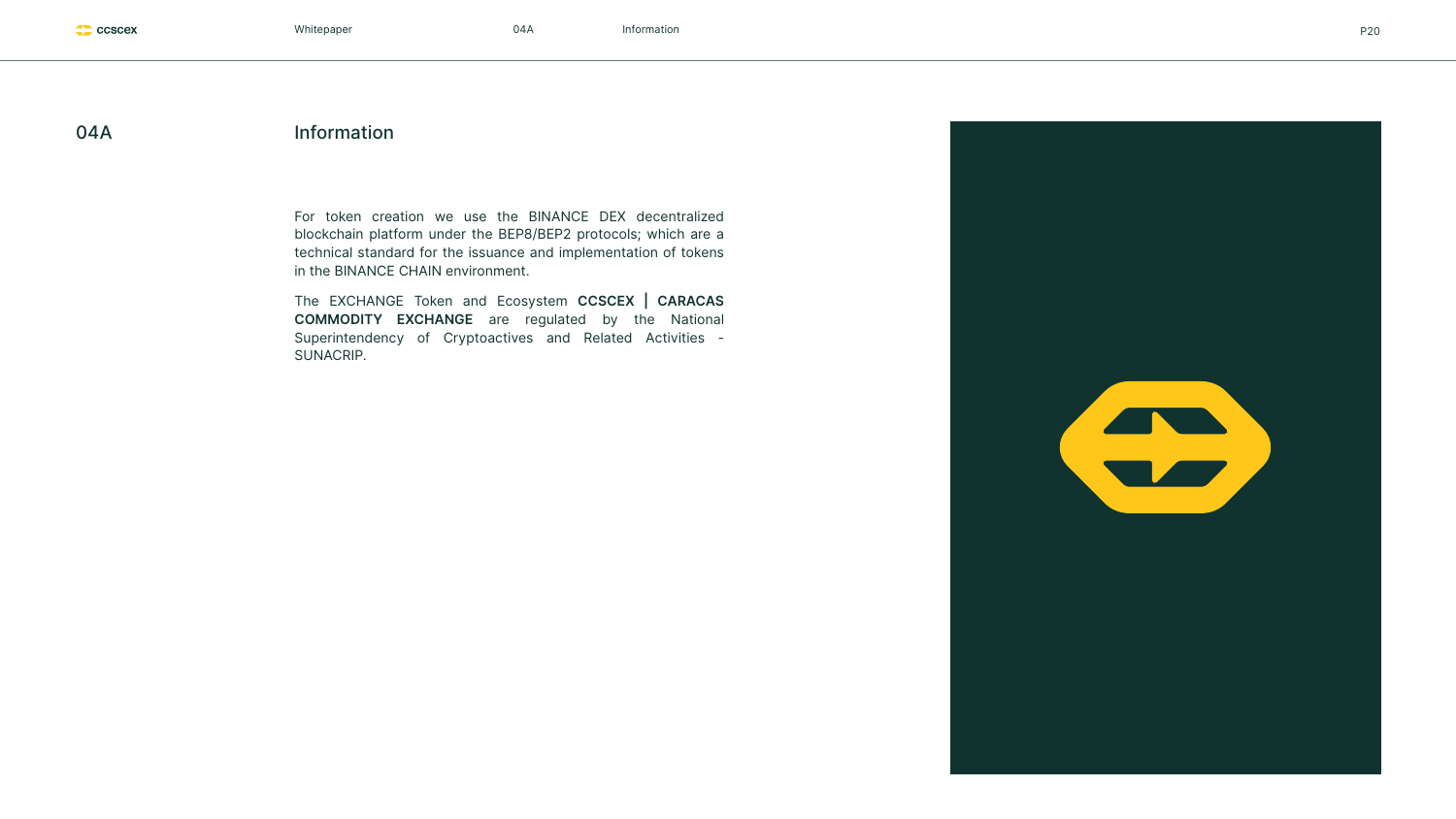| $\mathbf{\Lambda}^r$ |  |
|----------------------|--|
|----------------------|--|

### Use

| <b>The EXCHANGE Token</b><br>controls the governance of<br>the entire ecosystem.                                                                                                                                                                     | It will allow to be exchanged for<br>other cryptocurrencies such as<br>BNB, Bitcoin, Ethereum, stable<br>coins, fiat among others. |
|------------------------------------------------------------------------------------------------------------------------------------------------------------------------------------------------------------------------------------------------------|------------------------------------------------------------------------------------------------------------------------------------|
| Debit and credit card<br>associated with the EXCHANGE<br>Token accepted in more<br>than 180 countries.                                                                                                                                               | It will allow buying and<br>selling commodities in the<br>Ecosystem Marketplace.                                                   |
| It will serve as a deposit of<br>value (security token) to the<br>"Tokenize" (securitize via<br>Tokens) the reserves mining,<br>forestry, chains agroproductive,<br>hydrocarbon and other assets<br>within the legal framework<br>that governs them. | Used as a payment method<br>in retailers associated<br>with our ecosystem.                                                         |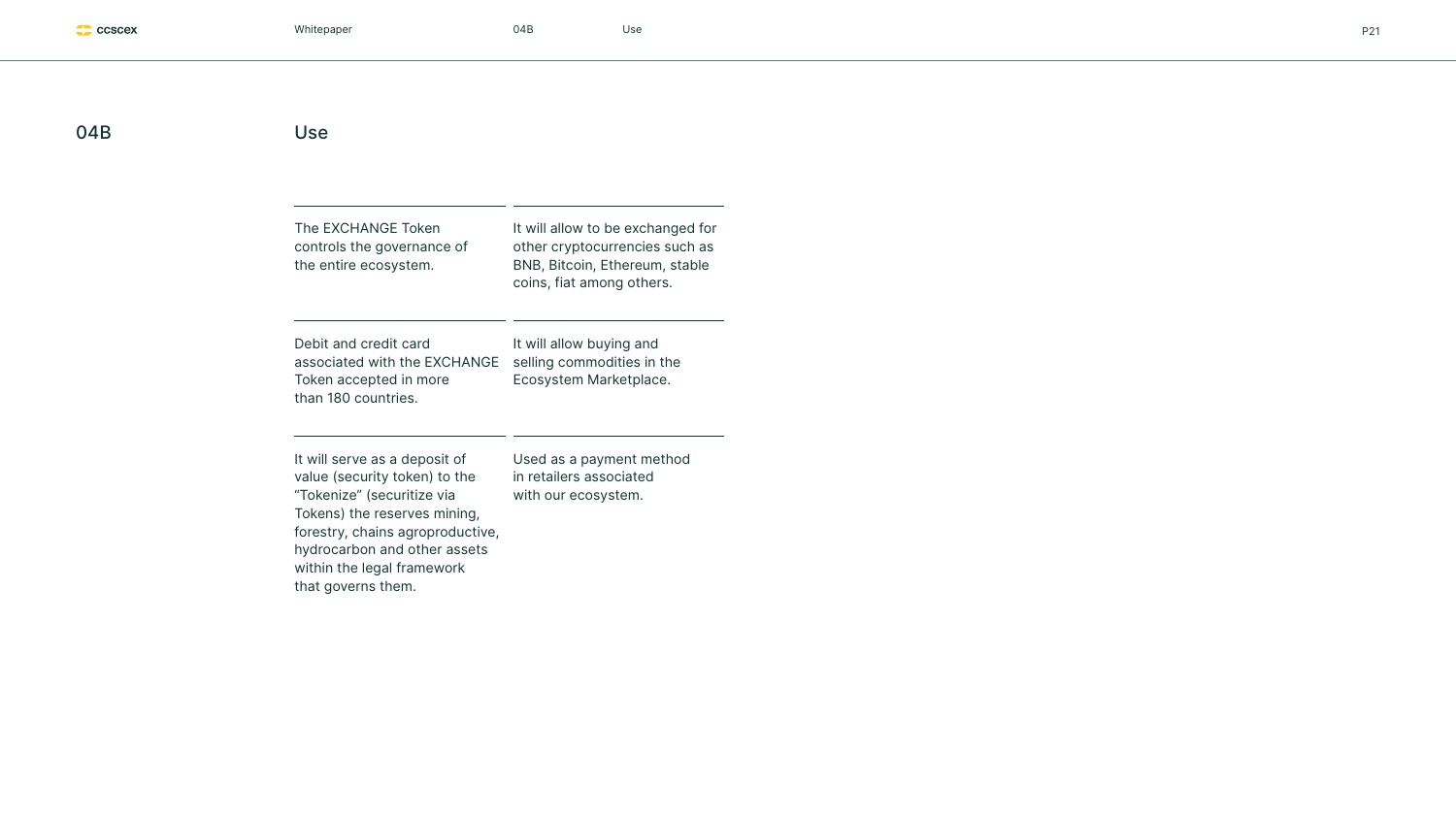## 04C Tokenomics

| Regulatory Affairs, Liquidity and Wallets |                                                                                      | <b>Tokenomics</b>     |                                                               |  |
|-------------------------------------------|--------------------------------------------------------------------------------------|-----------------------|---------------------------------------------------------------|--|
| Regulation                                | <b>SUNACRIP</b>                                                                      | Max Supply BEP2       | 200,000,000                                                   |  |
| Exchange                                  | BINANCE.DEX                                                                          | <b>Token Type</b>     | Layer 2, fungible, security token                             |  |
| <b>Token Name</b>                         | <b>EXCHANGE Token</b>                                                                | <b>Current Supply</b> | 25,000                                                        |  |
| <b>Token Symbol</b>                       | \$CCSCEX                                                                             | <b>ICO supply</b>     | 183,000                                                       |  |
| <b>CCSCEX Address</b>                     | Torre Últimas Noticias,<br>La Urbina, Piso 11. Caracas, Venezuela                    | <b>Issue Rule</b>     | Each new token issued will be backed by tokeni-<br>zed assets |  |
| <b>Call Center</b>                        | 0800 CCSCEX 00                                                                       | <b>Start Value</b>    | <b>US\$100</b>                                                |  |
| <b>Deposit Options</b>                    | Card, e-wallets, transfer                                                            | <b>Token Model</b>    | Deflationary                                                  |  |
| <b>Withdrawal Options</b>                 | P <sub>2</sub> P, cash, debit and credit card                                        | Economic underlying   | <b>Tokenization</b>                                           |  |
| <b>Supported Wallets</b>                  | Trust Wallet, Ledger Nano S, Ledger Nano X,<br><b>TREZOR-T Modelo T, CoolWalletS</b> | <b>Divident Type</b>  | Token re-purchase, crypto of fiat                             |  |
|                                           |                                                                                      |                       |                                                               |  |

 $\frac{1}{2}$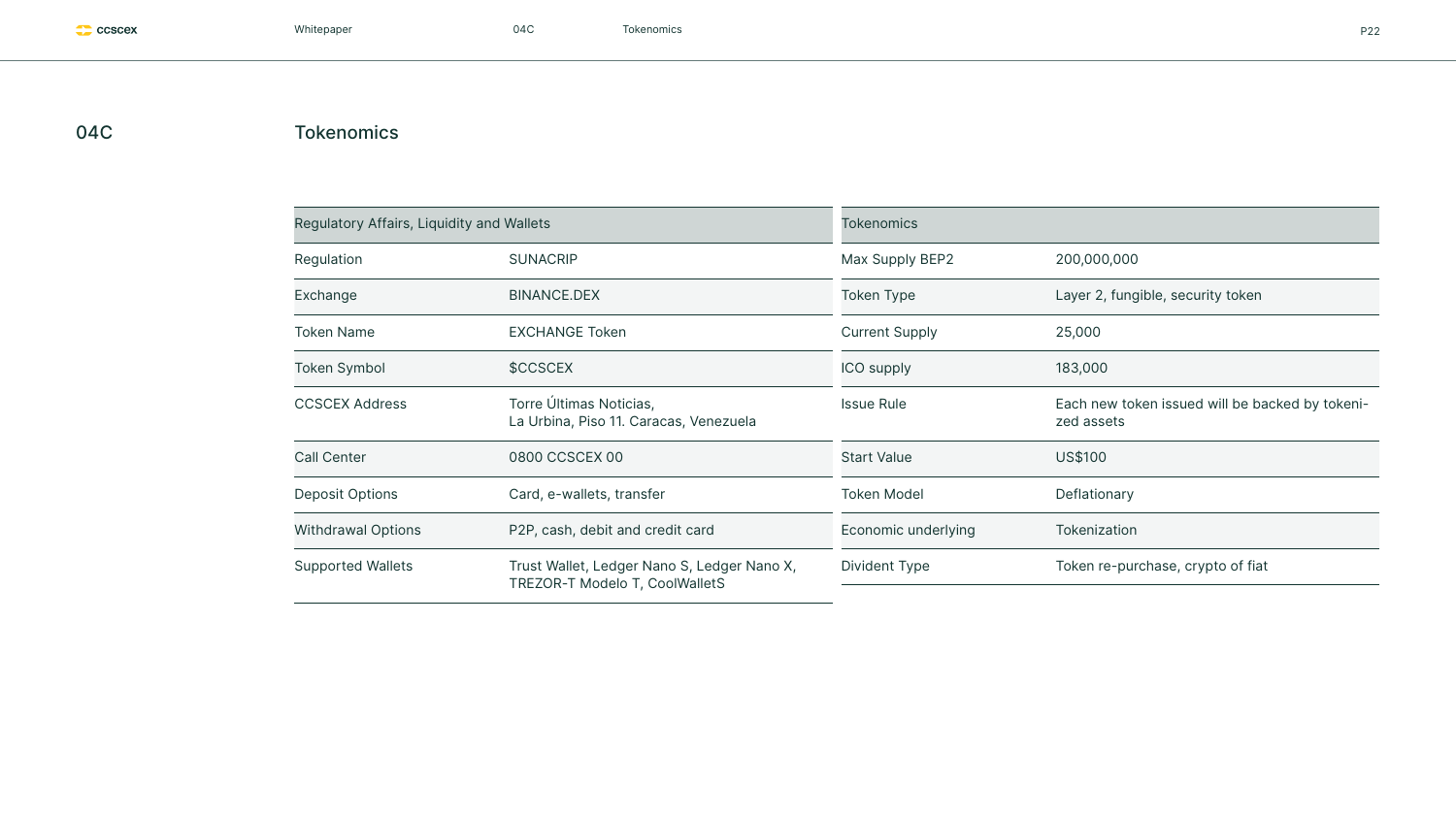## 04D **EXCHANGE Token Distribution**

| Number of Tokens | <b>Description</b>          |
|------------------|-----------------------------|
| 183,000          | Initial offer in ICO        |
| 177,817,000      | <b>Platform Reservation</b> |
| 10,000,000       | CCSCEX Team (5%)            |
| 2,000,000        | IT & Marketing Team (1%)    |
| 10,000,000       | CSR (5%)                    |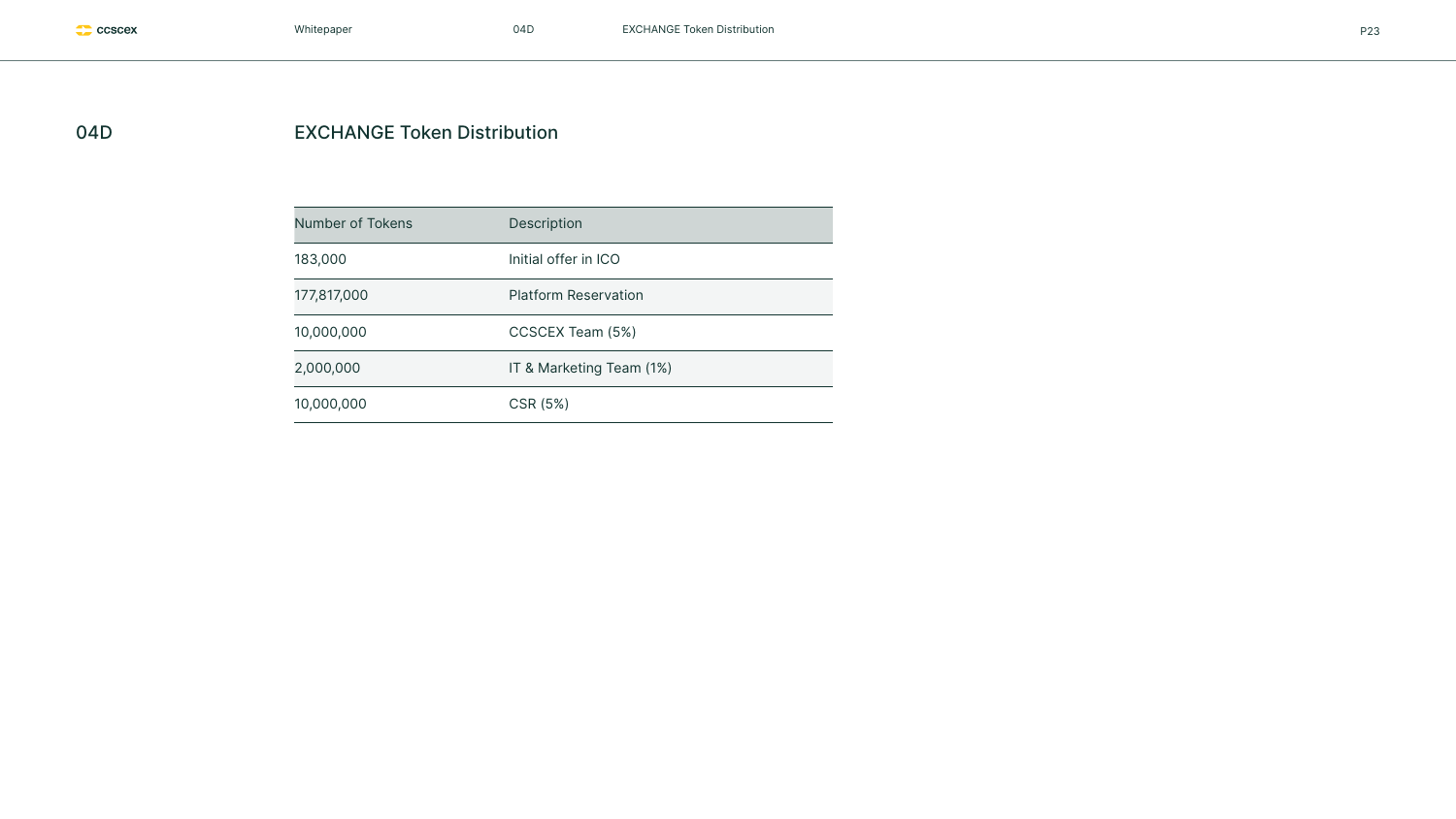#### 04E Tokenization

A very important element of support and increase in the value of the EXCHANGE Token has to do with the digital securitization or "Tokenization" of mineral reserves, forestry, hydrocarbons, agroproductive chains and other assets. By Tokenizing participations in productive projects, the value of the EXCHANGE Token is increased, to the great benefit of our ICO participants.

Tokenization consists of the creation of an economic right represented by a token.

The current estimated value of the EXCHANGE Token comes from studies of mineral and forest reserves, among others valued at BUSD 15,000 million, which make up the diverse range of initial projects to be promoted.

The Binance Dex decentralized tokenization system allows you to easily create, issue, and transfer Tokens, allowing your fractional registration and immediate online transmission, with full legal certainty under the P2P modality. Peer-to-peer is the exchange of information, data or assets between parties without the involvement of CCSCEX | CARACAS COMMODITY EXCHANGE. It offers great flexibility in financing ventures. This low-cost method allows more democratic business valuation and reservations, due to the direct participation of interested investors.

CCSCEX's current business plan | CARACAS COMMODITY EXCHANGE contemplates the tokenization of 50,000+ million BUSD of mineral reserves, forestry, hydrocarbons, agroproductive chains and other assets, within its regulatory legal framework



It can be done on any asset, production, or reserve.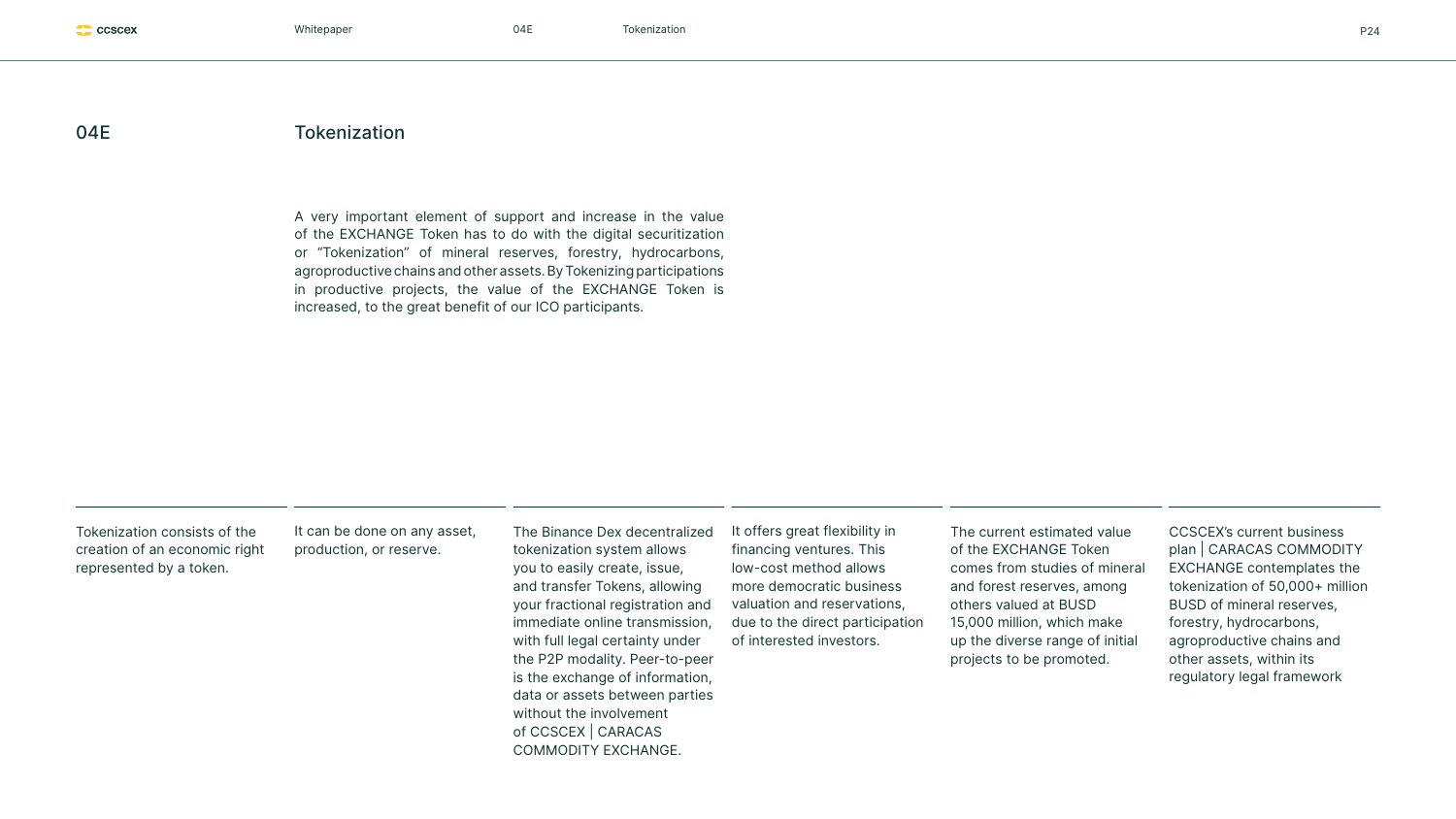# 04F Blockchain Traceability and Certificate of origin

A compliance protocol designed to support the tracking needs of the supply chain was developed on the Google platform. It is a platform on the blockchain to create traceability certificates and digital designation of origin that travel throughout the supply chain of "Commodities".

The Protocol was developed from "Raw Materials" and respecting the guidelines of the **Responsible Minerals Initiative**, guaranteeing regulatory compliance, protection of the environment and vulnerable communities; as well as compliance with all the rules of the international market.

#### **CCSCEX | CARACAS COMMODITY EXCHANGE** will

enable an Inside QR label or CCSCEX Cryptographic seal to provide a unique identity linked to the blockchain.



**Blockchain Traceability**

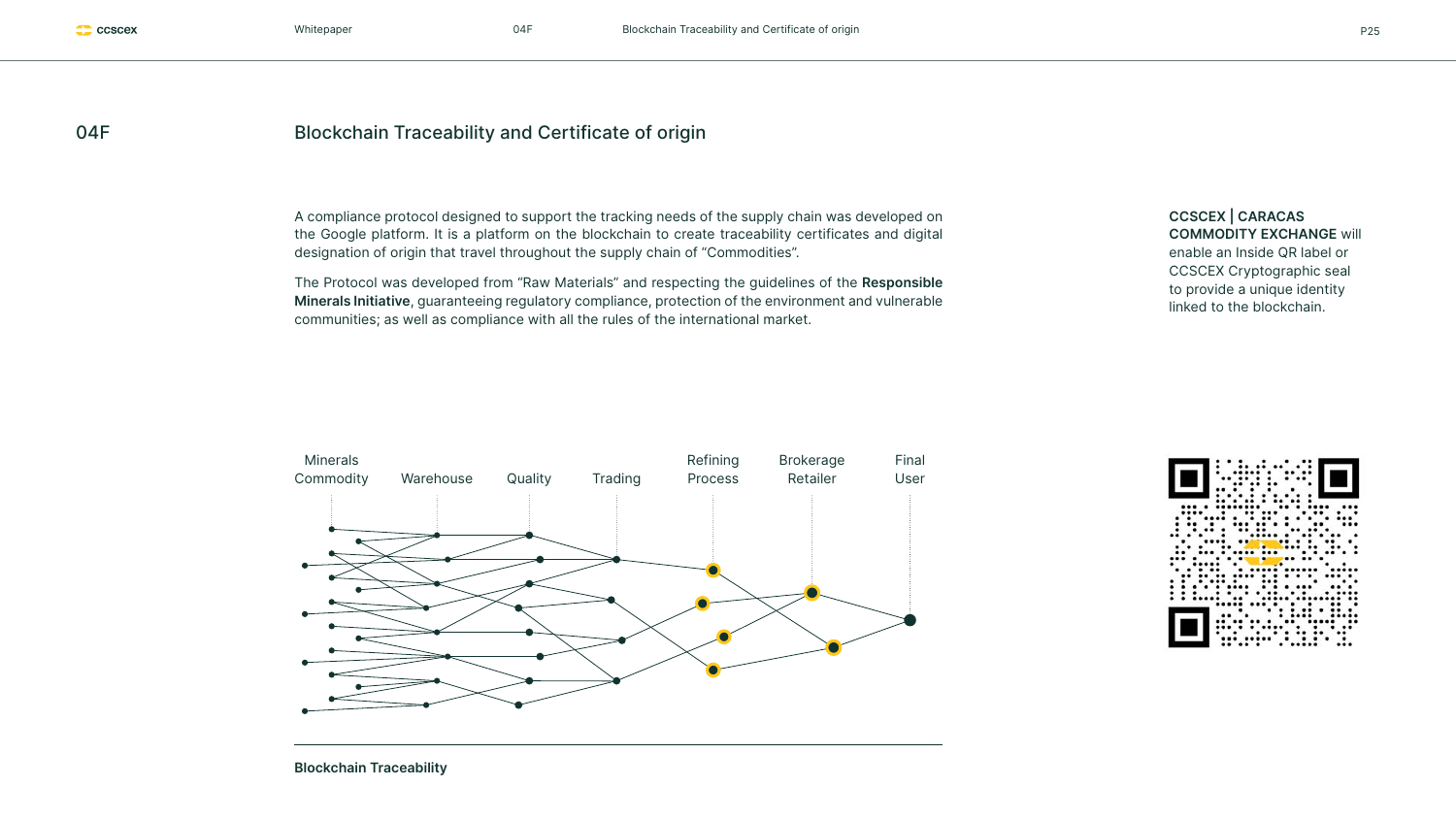# 05 Team

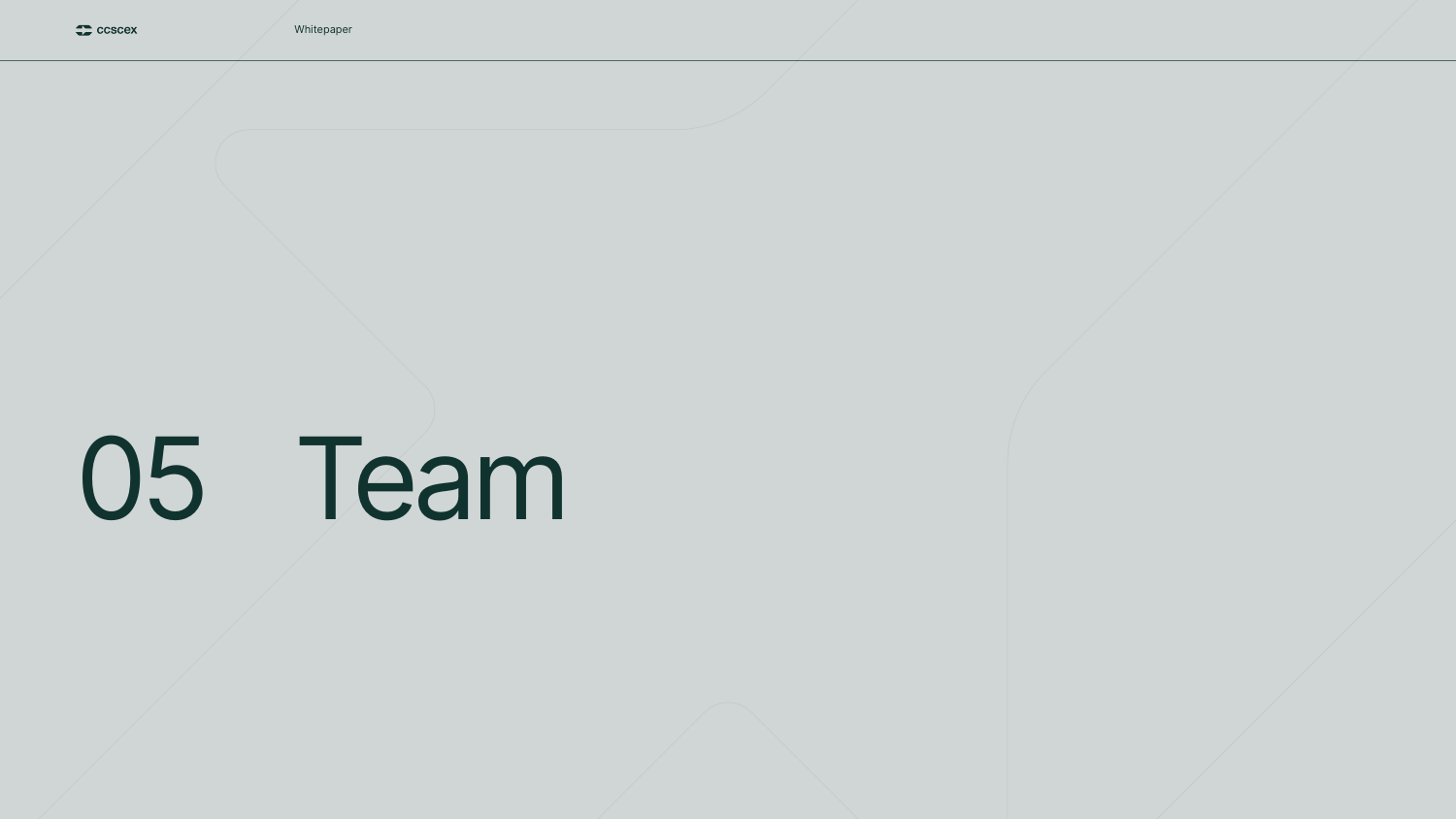# Chairman CEO Chief Financial Officer

PROMOTER of tantalum, niobium, cassiterite, strategic minerals and blockchain businesses in Venezuela with more than 10 years of experience in the commercialization of minerals and of the organization for the development of the future of the Venezuelan commodities business of CARACAS COMMODITY EXCHANGE, under a self-regulatory scheme for the mining sector and other commodities, whose main objective is to provide assistance and technical advice to build responsible supply chains for Venezuelan minerals, measure and monitor the risks inherent in the industry, monitor the big-data of exploitation and commercialization of mining products, commodities and serve as a commercial exchange platform for affiliates.

Awards: 100 Best Managers in Venezuela 2011. Anders Gustaf Tantalum 2018/2019. European Digital Mindset Awards Best Innovation 2019.



# Daniel Valero G. **Amintore Confalonieri** Marco Rodríguez

Co-Founder, Operations & Supply Chain specialist with more than 15 years of managerial experience in Fortune 500 corporations: Telecom Italia Mobile, Huawei Technologies and ZTE Corporation. Serial founder in the retail, telecommunications and real estate industries; he has worked as an advisor for different startups, companies and entrepreneurs in Latin America.



IESA MBA, Cornell University. Economist from Universidad Católica Andrés Bello with more than 20 years of experience in financial markets, finance for ventures, private equity, corporate finance, securities analysis, oil field operations. He was Research Manager for U21 Casa de Bolsa, Project Manager for Nextventures Corp. where he worked in a group that raised over 5,000 million dollars to finance natural resource projects in Colombia. Development and Procurement Manager at Pacific Rubiales Energy. Vice President at BPS Energy. Partner in Black Tree Energy Group. Director at Lion Citadel Energy.



#### 05 Team

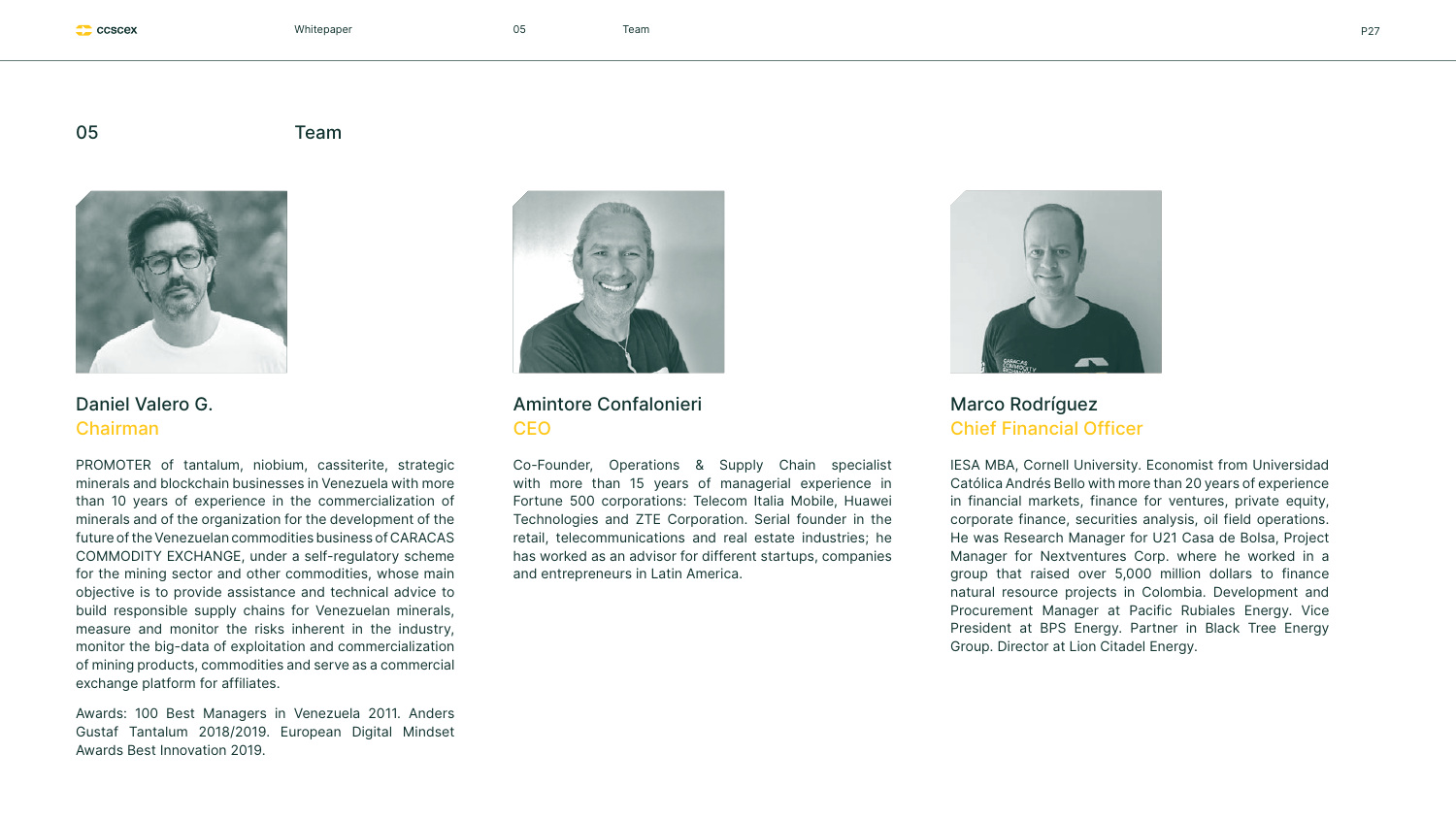#### Fabián Luis *R.I.P. Noviembre 2021* Juan Carlos Garzón Oscar Muñoz T. Chief Marketing Officer Chief Technology Officer Chief Marketing Officer Chief of Staff

Co-Founder with experience in Philip Morris International 18 years. Responsible for achieving business objectives by formulating and directing the strategy and execution of short and long term initiatives. Led sales increases up to 69% and profits of over 10pp SoM after several years of negative business results and a hostile environment.





Founder of Datia Colombia with 20 years of experience in the logistics sector. Founder of Logisticapp, a company dedicated to generating added value in competitiveness based on technology for companies in the logistics sector, web development, Apps, e-commerce and specialized integrations for the logistics sector.



Co-Founder of CARACAS COMMODITY EXCHANGE, successful human resources management and consulting experience with over 15 years of practical knowledge in multiple human resources disciplines executing strategic initiatives to close gaps, address inefficiencies and improve human resources services and to provide strategic human resources consulting services involving a wide range of functions, including employment, employment and employee relations, organizational development and training, compensation and benefits management, policy development, use of HRIS, creation of alignments / organizational integrations and succession and performance management.

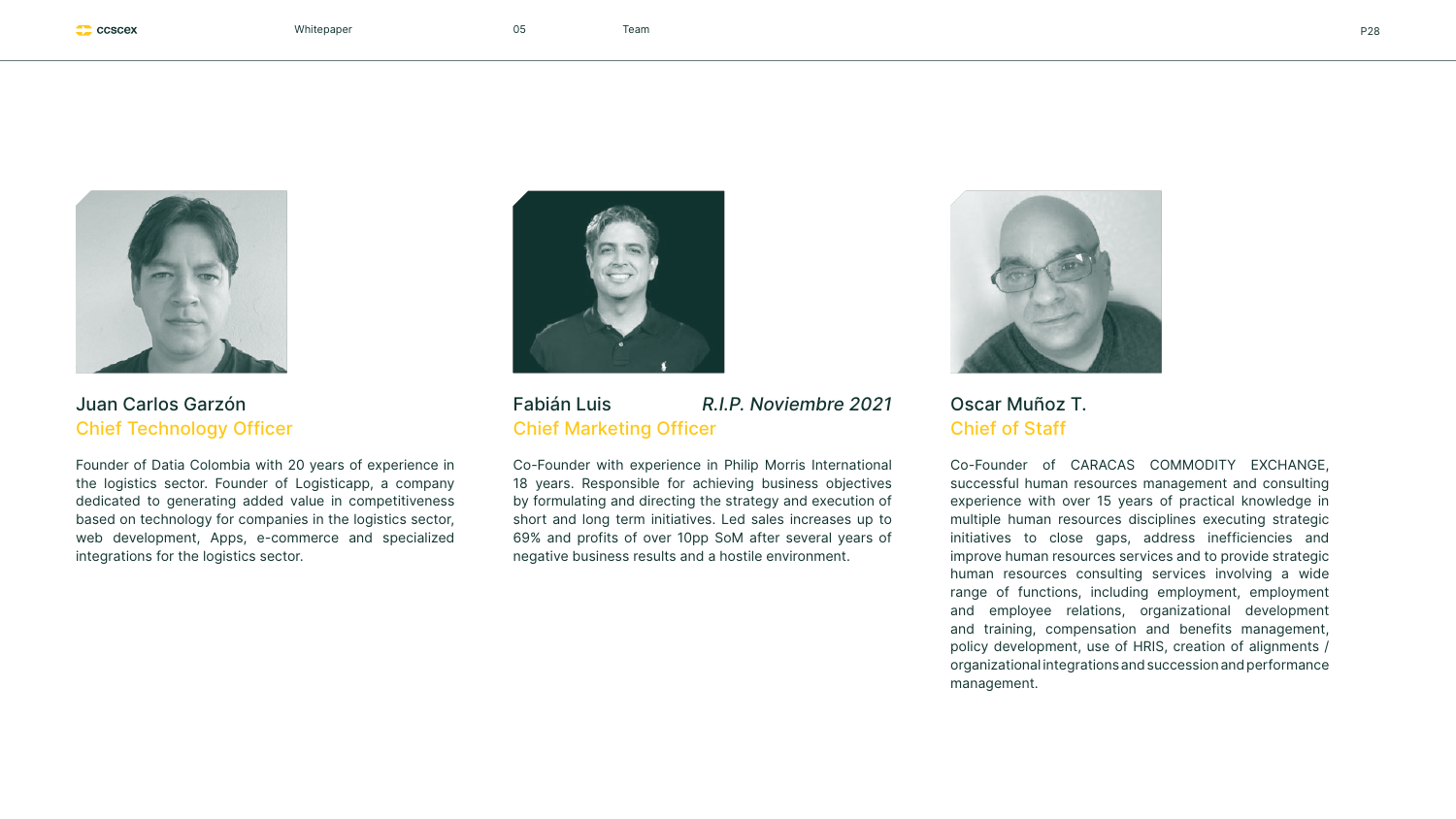## Mariella Lecuona Communications Director

17 years of experience in communications, marketing and public relations. Strategic development and successful implementation of communication, marketing and public relations plans for products and services. Strategic consulting with exceptional market dominance for large and small brands / companies. Social media strategy. Differential value: excellent and close relationship with opinion leaders, editors, media and influencers in the region.



# **Chief Legal Officer** Communications Director **Communications Director Design Director & Brand Guardian**



# Boris Woznessensky **Rubén Ferlo** Mariella Lecuona Rubén Ferlo

Specialist in corporate law with 30 years of professional practice. Legal Consultant for various Fortune 500 companies in the Energy and Hydrocarbons sector such as Repsol, Sincor, Sinovensa, Aimvenca and Mecavenca. Senior Lawyer at the law firm Mantellini & Asociados.



Diploma in Industrial Design Engineering and Bachelor of Industrial Engineering. Graphic Designer and Art Director specialized in Visual Identity with more than 10 years of experience dedicated to the design of international brands.

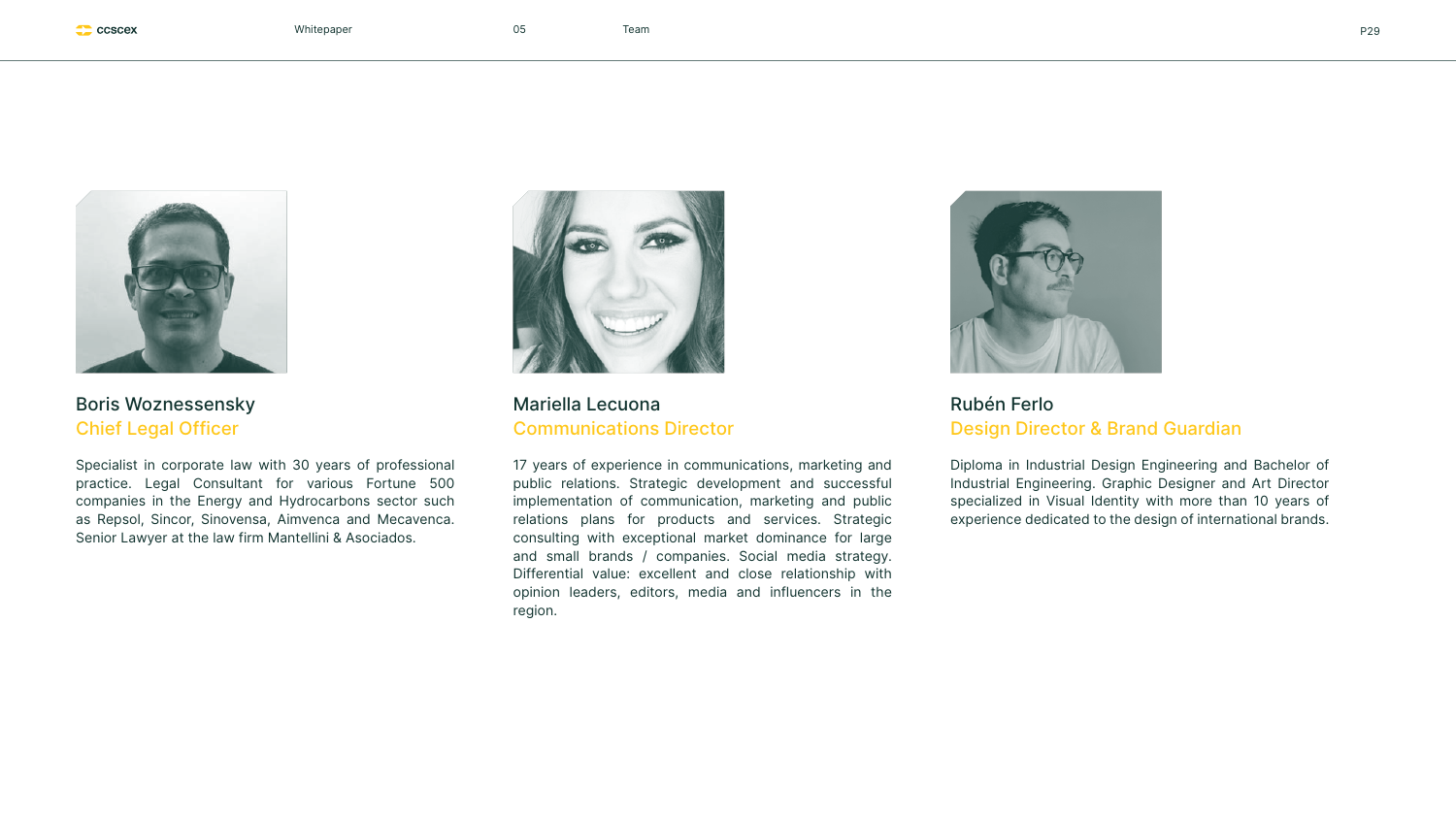# Ángela Oraá Public Relations Director

Sociologist, journalist and relationist with almost 35 years of experience. She began her dizzying career in the RCTV newscast to later work as Director of Special Editions and Public Relations at El Diario de Caracas. In recent years, she has worked as an advisor and has also been a talent on the Sin Flash program hosted by Gilberto Correa, anchor of the Televen newscast and co-host of the sitcom Las Rothemayer. She gained recognition as a social chronicler in El Mundo. She currently participates in the news program Kicosis (Globovisión) and writes for the magazines Ocean Drive, Label and the Hispanopost portal.



**Yamila Alves Luisana Cordero** 

Lawyer with more than 24 years of experience and specialization in Corporate Law at UNIMET and Commercial Law at USM. She has held managerial positions in the financial institutions Banesco Banco Universal and Citibank in the Documentation area, as well as in the Mercantile, Corporate, Commercial and Compliance areas in Telcel Bellsouth and Empresas Polar.



# Compliance Office **International Relationship Director**

Doctor in Law and International Relations, adviser with 13 years of experience in intercultural negotiation, cooperation and technical assistance, linked to multinational organizations, foundations and commercial affairs offices of the public sector.



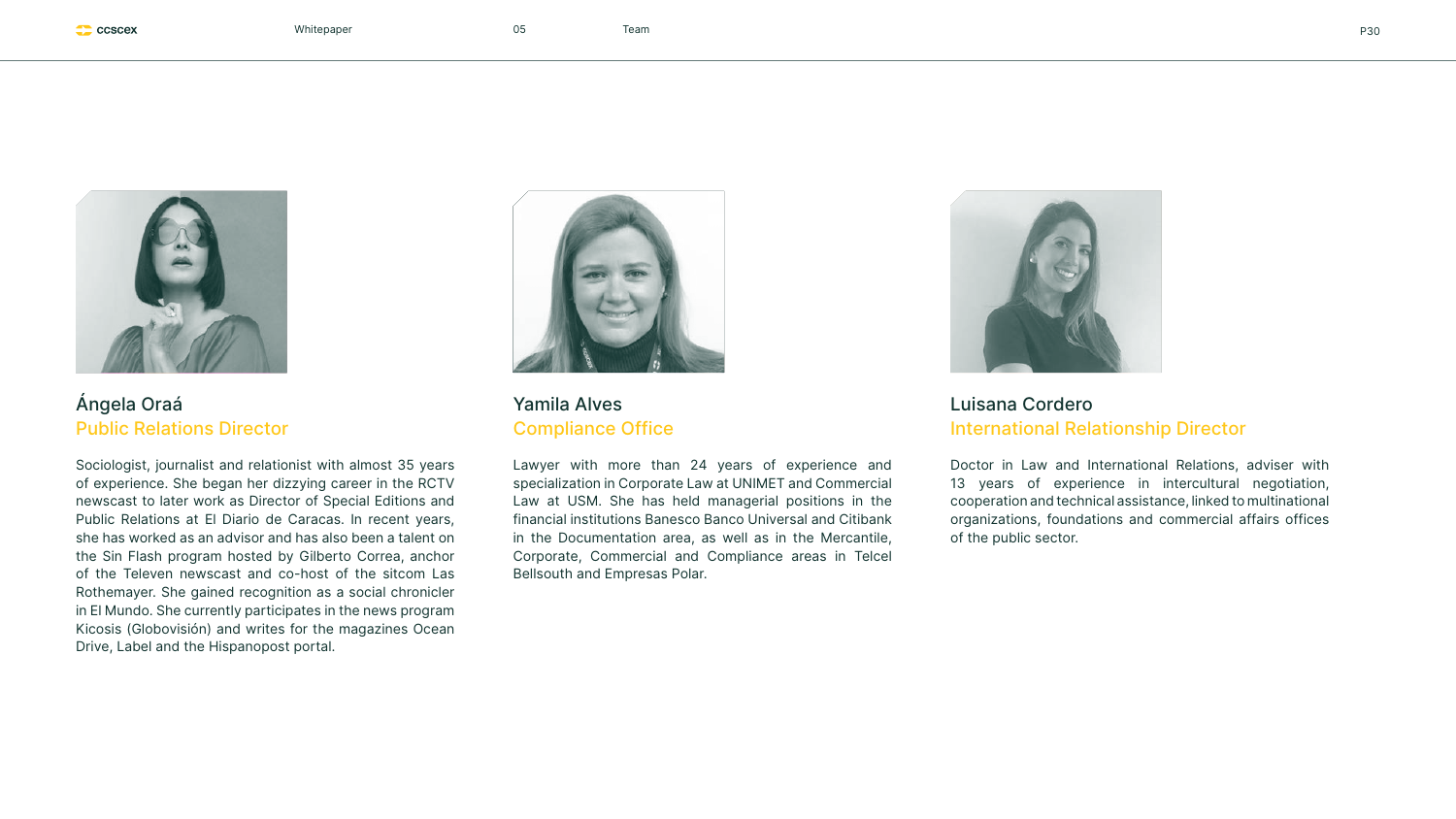# Arturo Velázquez Banking Relationship Director

Lawyer with postgraduate degree in Financial Institutions at the UCAB. Founding director of the law firm Velásquez, Vallenilla, Roye y Asociados, external consultant to financial institutions, principal director of Liquid Peer (Securities Brokerage Company). Principal director of the Arlyca group.





# Fernando Rodríguez Director of Agricultural Development

Co-founder of Agri of Venezuela, partner and representative of the granulated fertilizer line Barco Vikingo Yara International. Eleven years of experience as Marketing Director responsible for the introduction, development, logistics and distribution of special lines of NPK granulated fertilizers. Director for Mesoamerica (Guatemala, Costa Rica, Colombia and Venezuela) of the line of formulated foliar fertilizers of Phosyn Plc. Pockinton based in the United Kingdom.





milk farm La Suerte. Edo Barinas.

# Manuel Soto Director of Agricultural Development

39 years of experience in the agricultural sector in the production of different items such as: corn, soybeans, sunflower, cotton, sorghum, rice, watermelon, and other legumes as well as fodder for animal feed. As well as in the livestock sector: production of cattle, sheep, goats, horses, pigs and poultry.

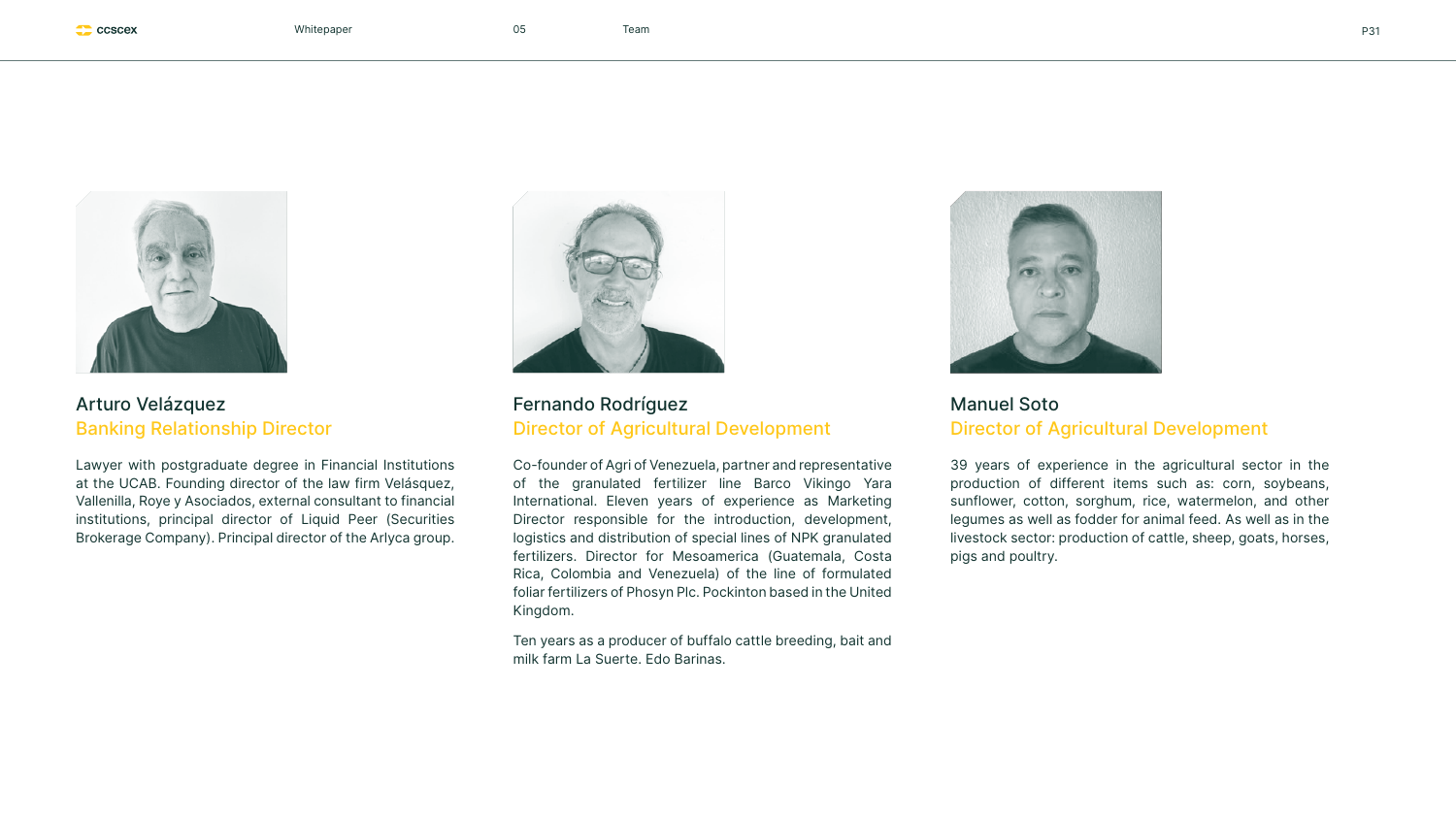# Edward A. García U. Embajadores Regionales — Estado Zulia

MSc in Business Management and Bachelor of Agricultural Business Administration with more than 10 years of experience in public and private areas, participation in projects associated with regional development issues, advisor and organizational consultant; facilitator of IN COMPANY workshops. General Coordinator of the Mayor's Office of Colon; president of the Foundation for the Development of Colon (FUPACO); president of the Committee of Agro-Export Fairs; chief administrator of the General Hospital III Santa Barbara; advisor in the creation of the Chamber of Industry, Commerce and Services in Santa Barbara.





## Jesús García División Sustentable

Architect, trained at the Universidad de los Andes, Venezuela. Currently dedicated to the business development of NOGARQ Corp., a brand specialized in management and development of real estate projects, commercial and residential interior design; in addition to being an active collaborator in the development of startups in the areas of financial education, design of new ventures and sustainable investments.

His training and experience has allowed him to develop in various areas, allowing him to position himself as a respected architect and business consultant with knowledge of national and international dynamics.

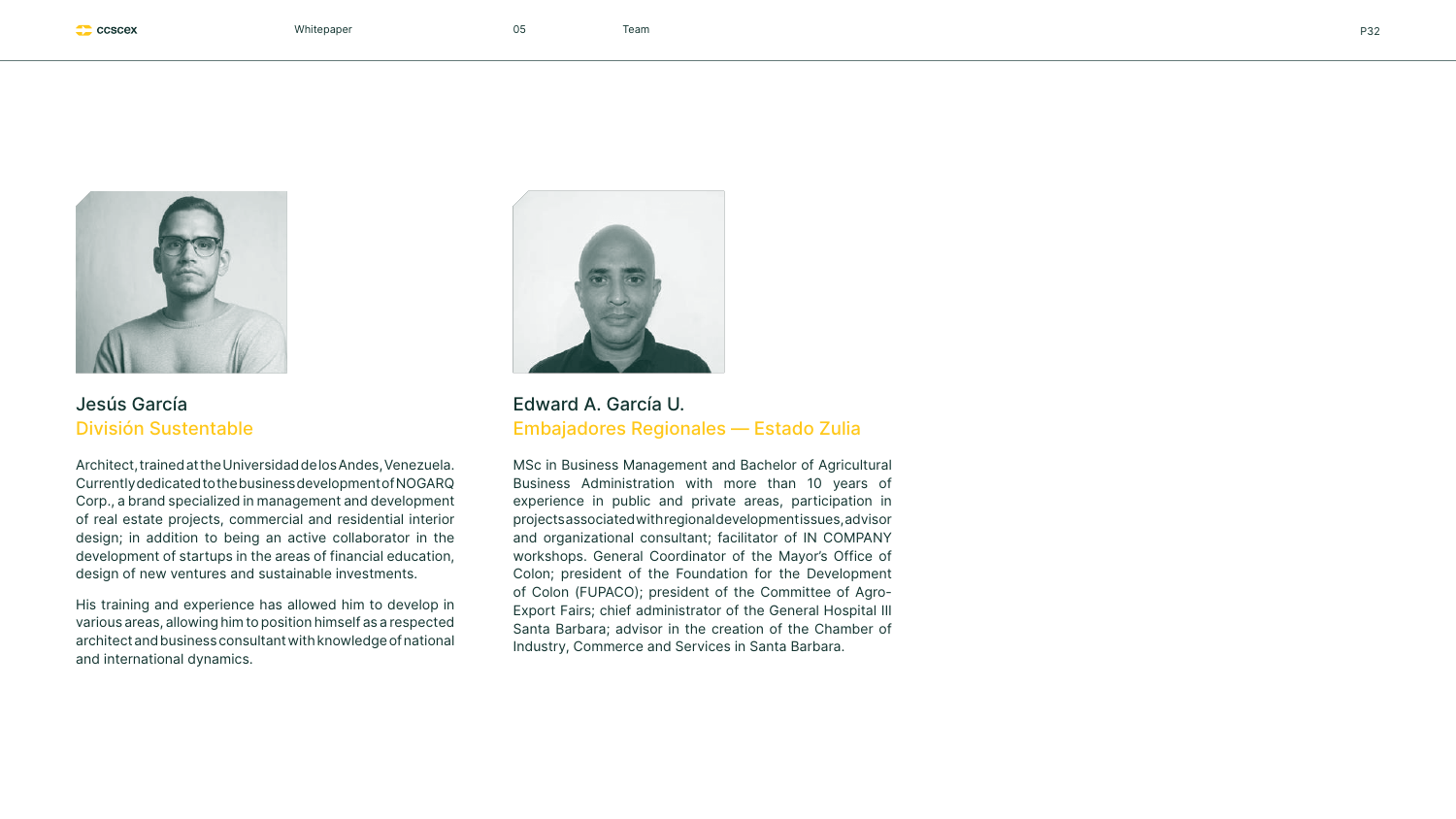Whitepaper

# 06 Roadmap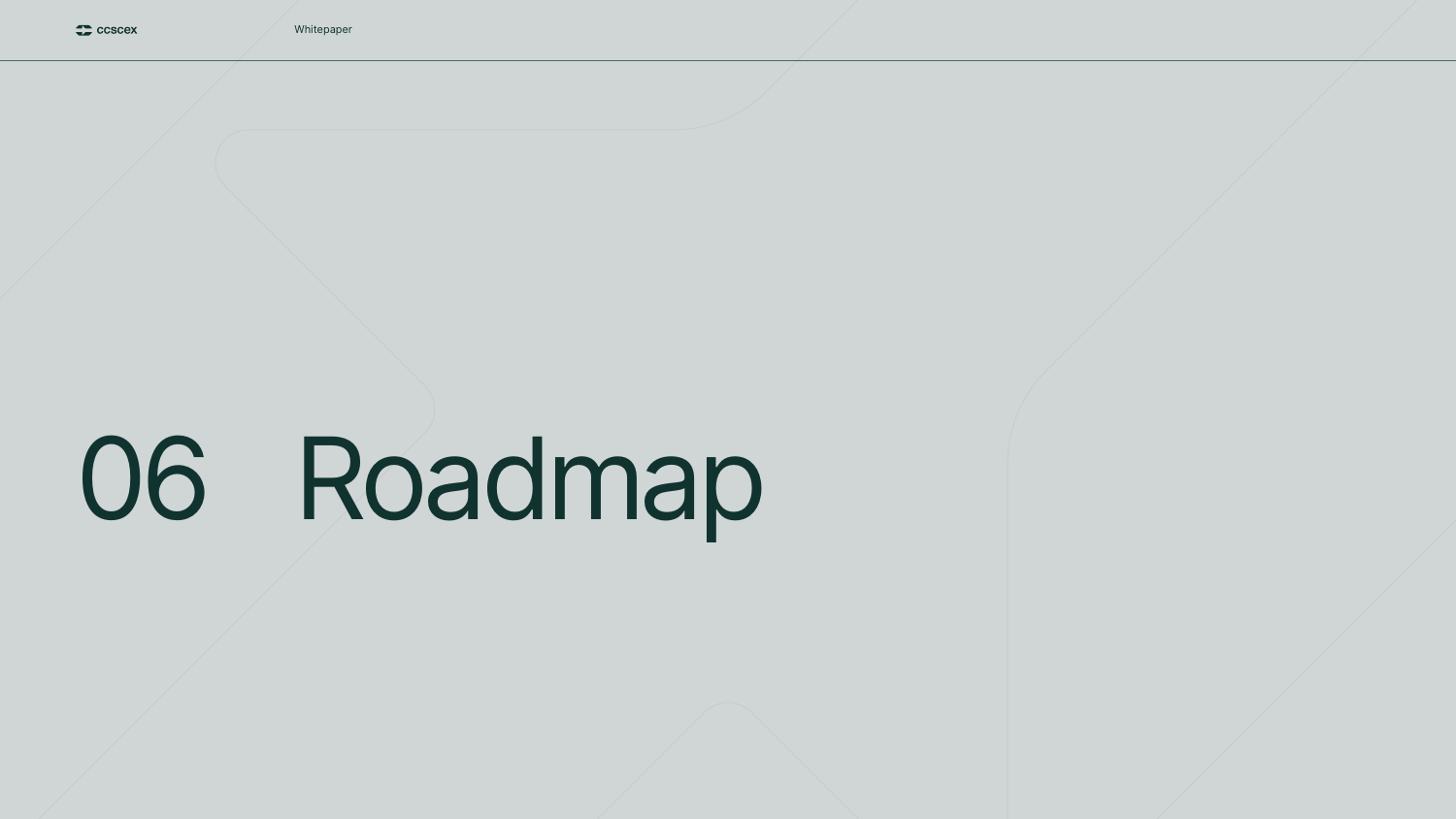Whitepaper 06 Roadmap P34

 $\blacktriangledown$ 

#### 06 Roadmap

#### Qr1 2021 Qr3 2021 Qr1 2022

Marketing strategy development Web development, testing, debugging ICO conceptualization Crowdfunding **Marketplace** Whitepaper v2

### Qr2 2021 Qr4 2021 Qr2 2022

Conceptualization Consolidation of the team

Start of the inHOUSE project "The Agricultural Miracle" Start of the inHOUSE project Hato Paraíso Start of inHOUSE project Forestal Imataca Start of marketing campaign ICO + ANGELES

Strategic plan development Web development Crowdfunding Whitepaper v1 Marketing strategy development Social media launch ICO conceptualization

ICO Launch

CCSCEX launch + EXCHANGE Token Launch Super App + Super Wallet Presentation of the tokenization plan for La Prueba Mine Presentation of the tokenization plan for the Guaniamo mine Expansion of the marketing campaign CCSCEX team expansion Tokenization CCSCEX debit and credit card launch



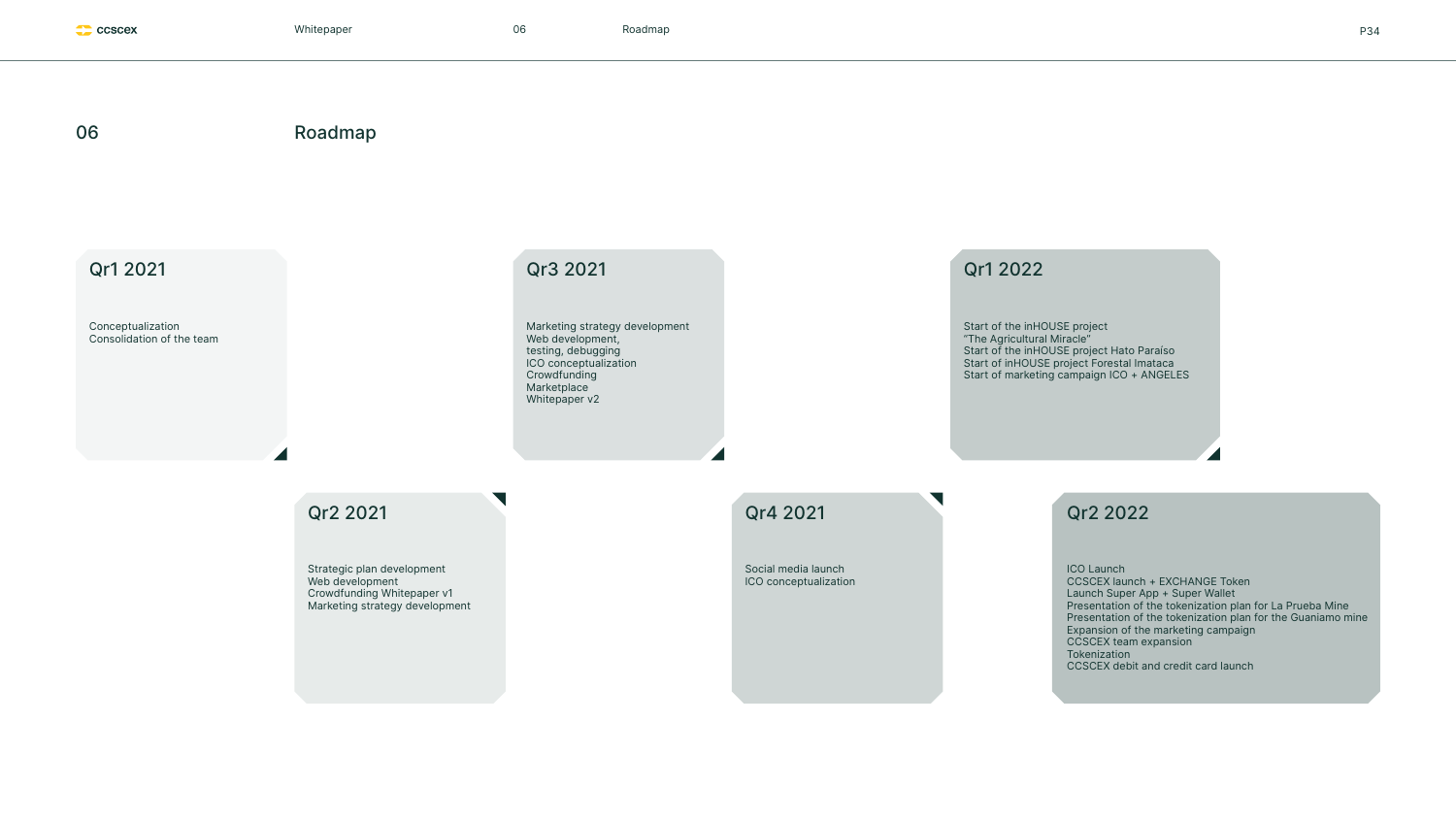Whitepaper

# 07 ICO

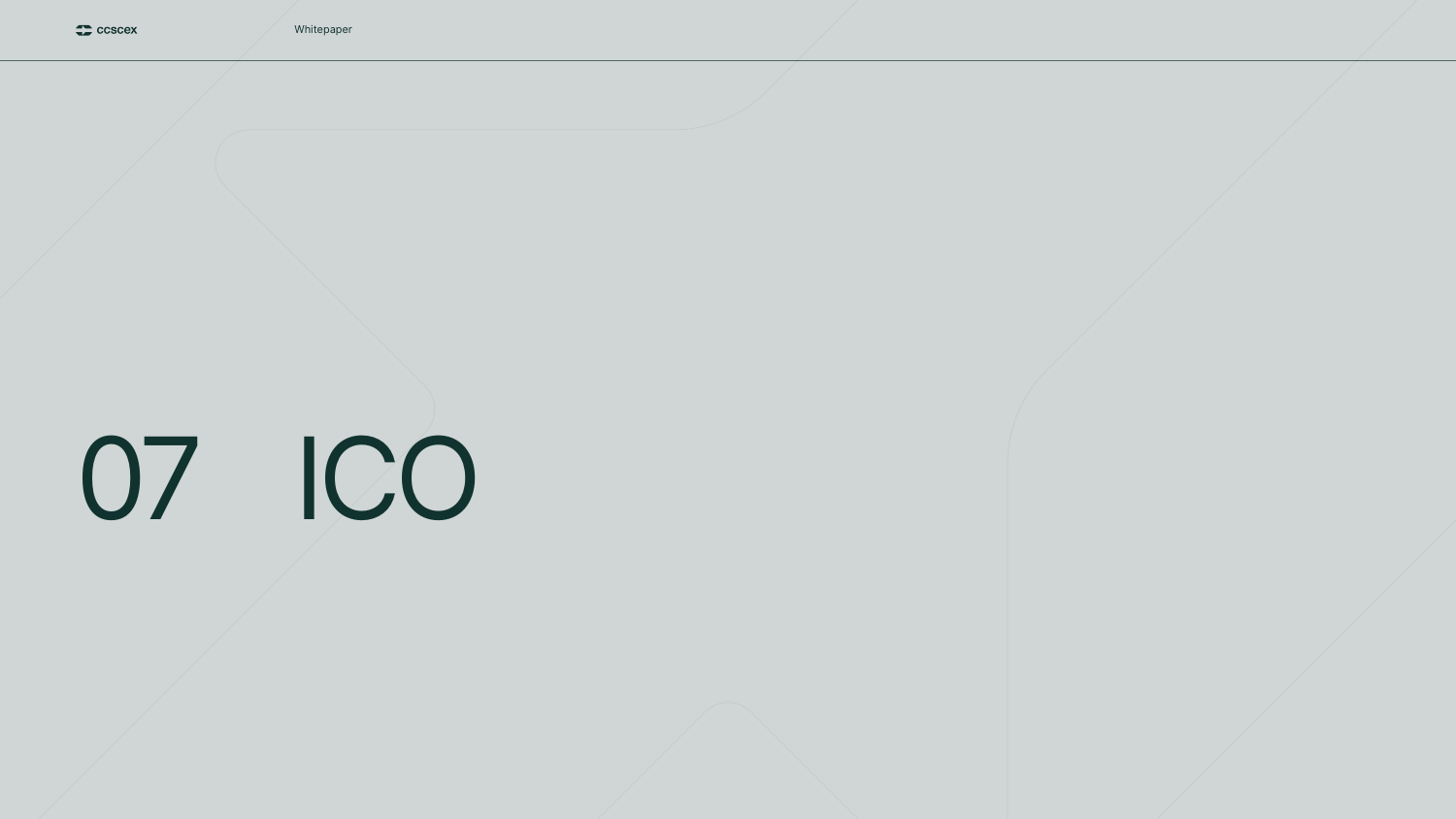Whitepaper 07A Details P36

#### 07A Details

The **CCSCEX | CARACAS COMMODITY EXCHANGE** Plan focuses on promoting the ICO EXCHANGE Token, which is the governance cryptocurrency of the ecosystem, and constitutes the main financing mechanism for productive projects.

The EXCHANGE Token was developed under the **BINANCE DEX** blockchain, the largest cryptocurrency exchange in the world, currently with more than 50,000 million dollars traded daily and with a base of more than 150 million users.

Participants or investors of the EXCHANGE Token ICO receive value for:

Support for enterprises in the "Crowdfunding" ecosystem component.

Token revaluation through digital The existing projects securitization ("Tokenization") of mining reserves, forestry, agroproductive chains and other profits in the short and mid assets, as well as a greater demand for ecosystem growth. portfolio consists of ventures that generate significant term, which significantly reduces investment risks.

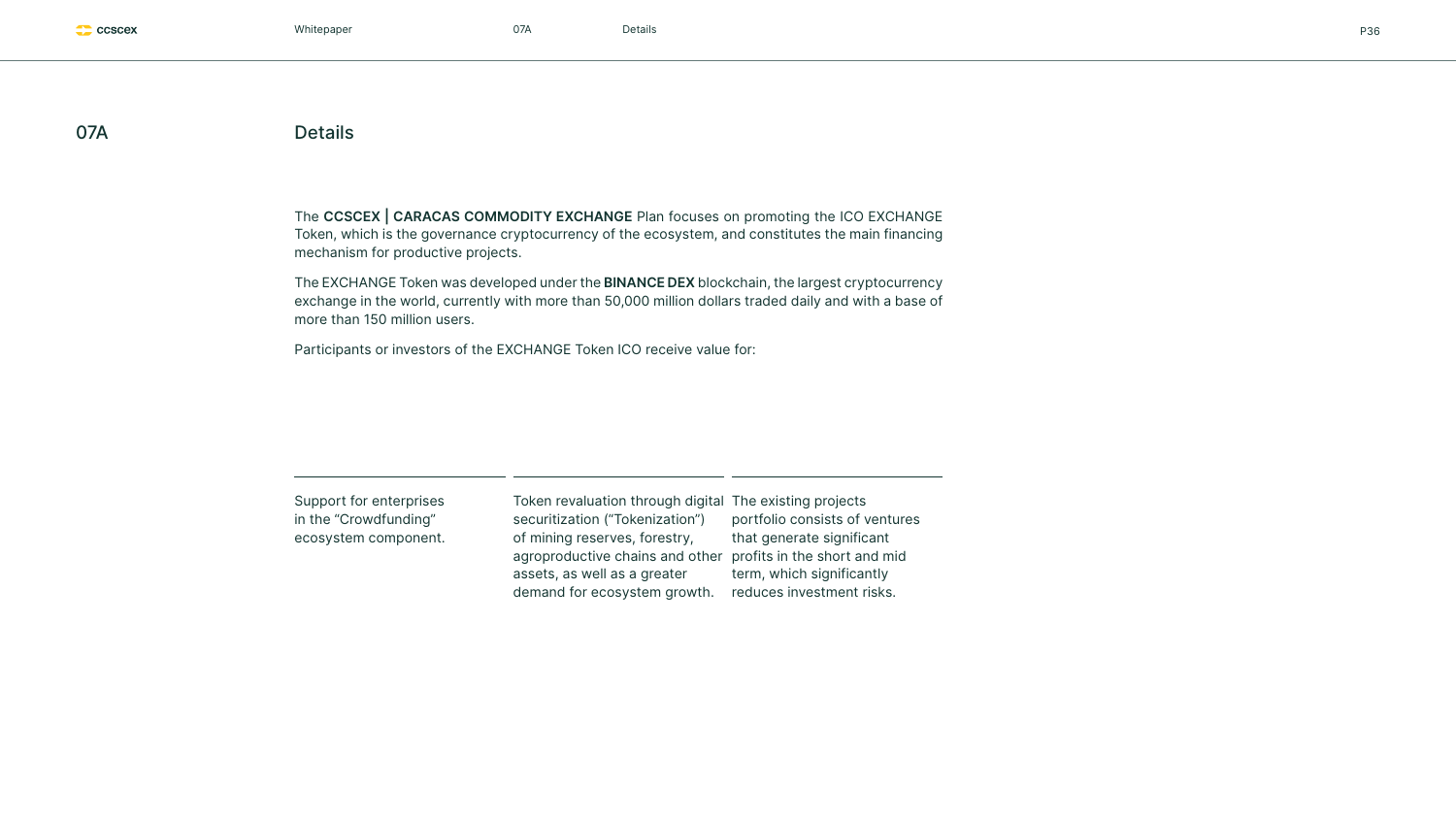### 07B The Campaign

### Target public

150 million customers of the BINANCE platform, 3 million Venezuelans and diaspora Launch of the ICO through the Media interviews in 8 countries with the capability to invest at least \$100.



To help raise all the funds for the current projects portfolio, we will start our campaign in March 2022, which will cover all the most important social networks and media in each country:

most relevant social networks and communicational media in Latin America, with 510 million impressions per month in 8 countries on social networks to create traction to the entire business platform.

01 02

Media interviews in 8 countries and influencers campaign.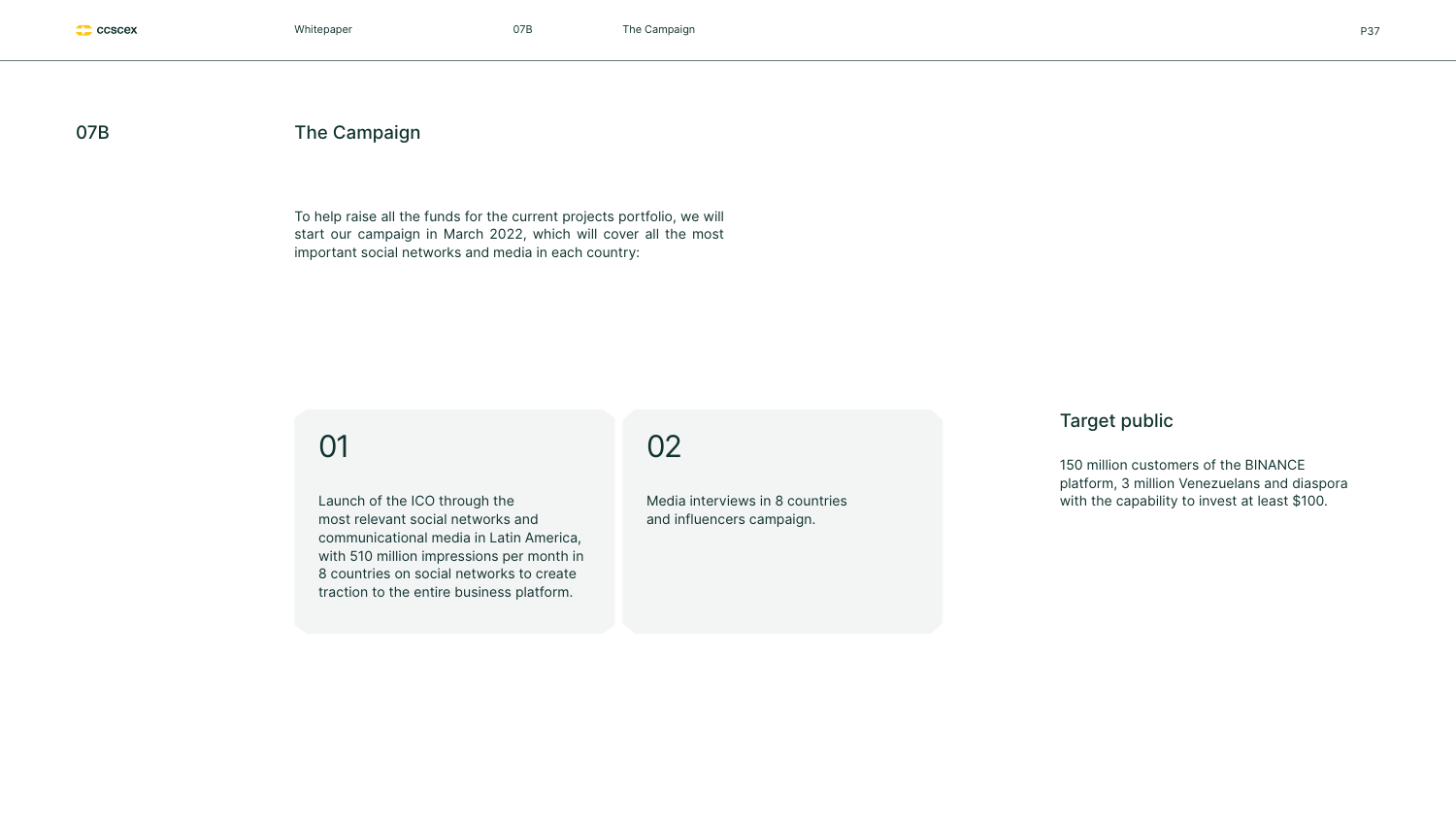Whitepaper P38

## 07C Schedule

**Start ICO April 21, 2022 ICO Duration Ninety (90) days** 

| <b>ICO</b>                        | Fase 1         | Fase 2         | Fase 3         |
|-----------------------------------|----------------|----------------|----------------|
| Maximum Number of Tokens to Issue | 100,000        | 50,000         | 33,000         |
| Maximum % of Total Emission       | 0.05%          | 0.025%         | 0.017%         |
| <b>Token Price</b>                | <b>US\$100</b> | <b>US\$120</b> | <b>US\$140</b> |

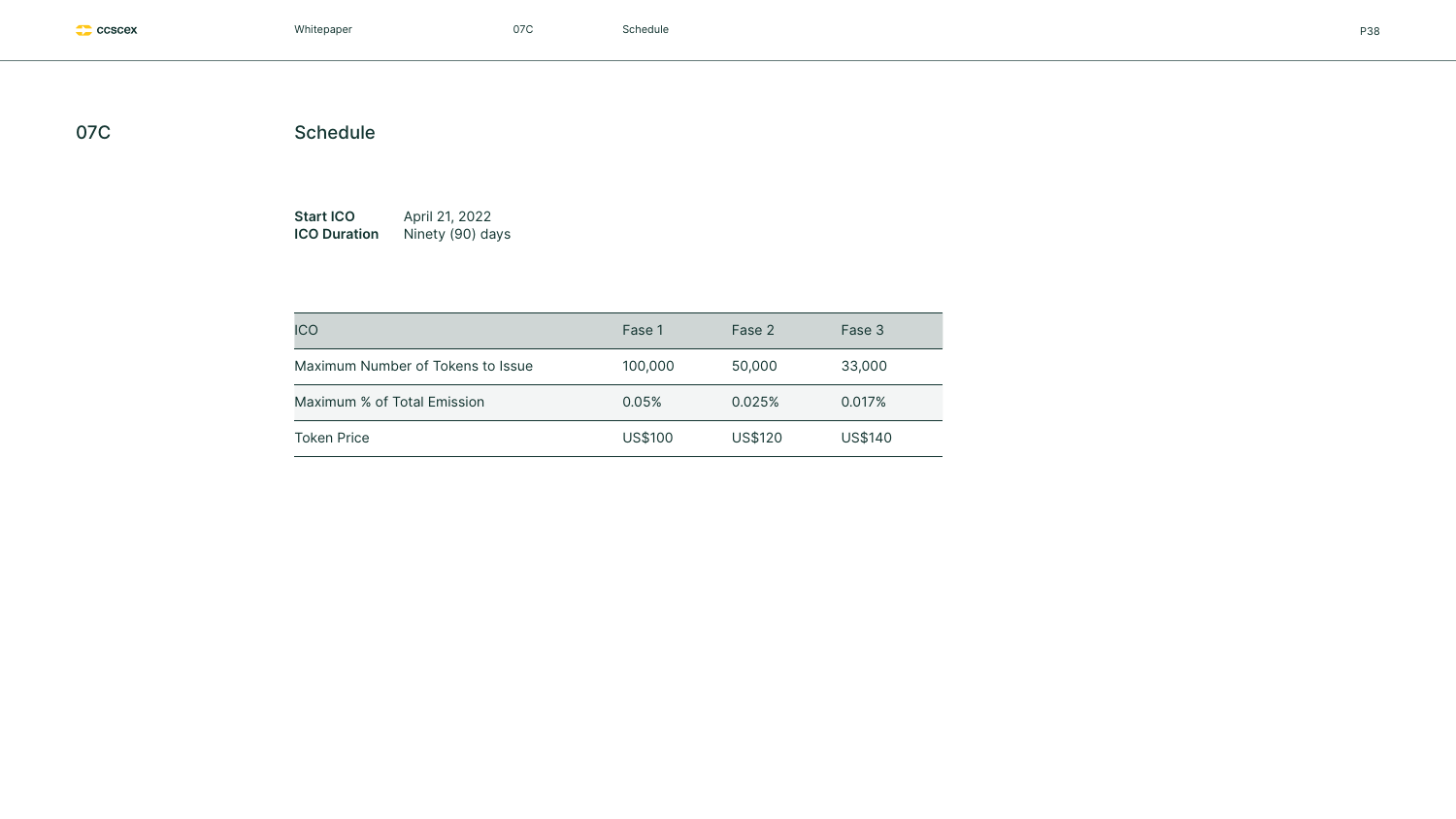### 07D Economic Benefits

Rewards or estimated annual project returns of 25% to 50% on the "Crowdfunding" platform of the inHOUSE projects.

"Tokenization" of mineral reserves, forestry, hydrocarbons, agroproductive chains and other assets; with participation on profits generated in the production.

# 01 02 03 04

CCSCEX | CARACAS COMMODITY EXCHANGE support for the EXCHANGE Token by using companygenerated revenue to buy back tokens and limit their supply.

Because of the increase in demand due to tokens' exchange between individuals (P2P), after the ICO with the boost of the digital marketing campaign, media and others.

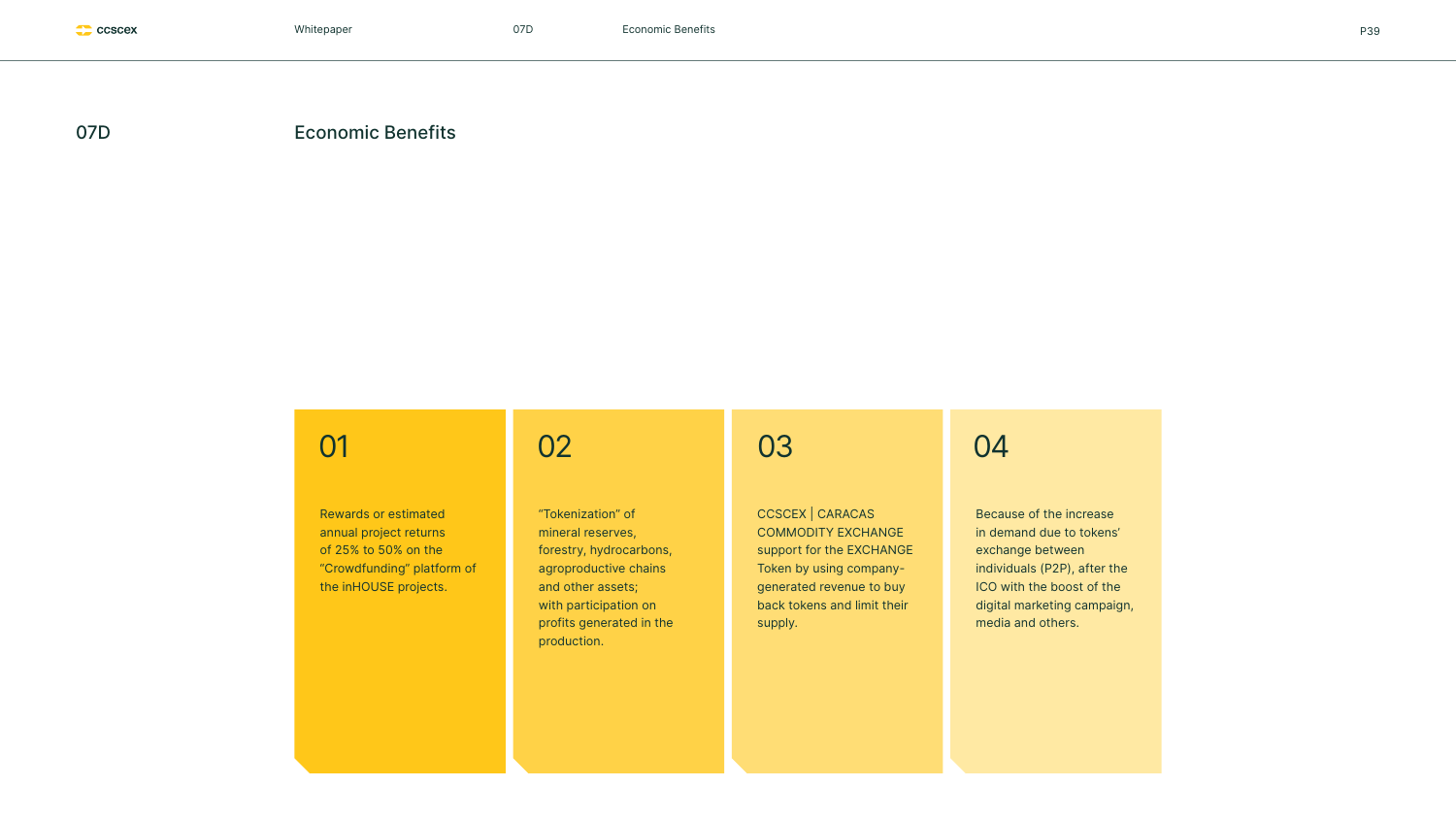# 07E Distribution of funds raised





| inHOUSE projects CCSCEX certified via Crowdfunding | 80% |
|----------------------------------------------------|-----|
| Marketing                                          | 5%  |
| Corporate social responsibility                    | 5%  |
| Technological development and ecosystem            | 5%  |
| HR and administrative infrastructure               | 5%  |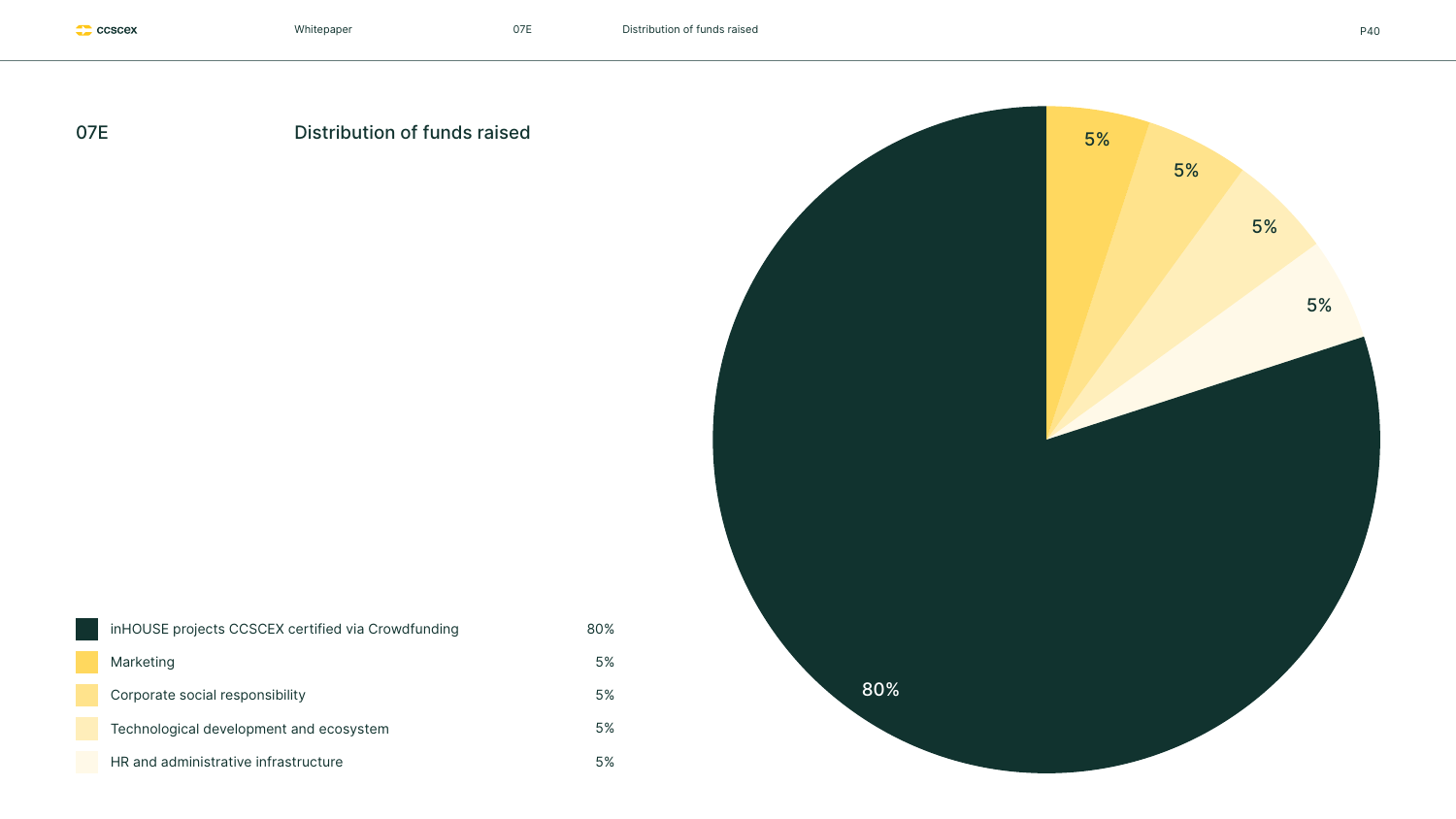# 08 About us

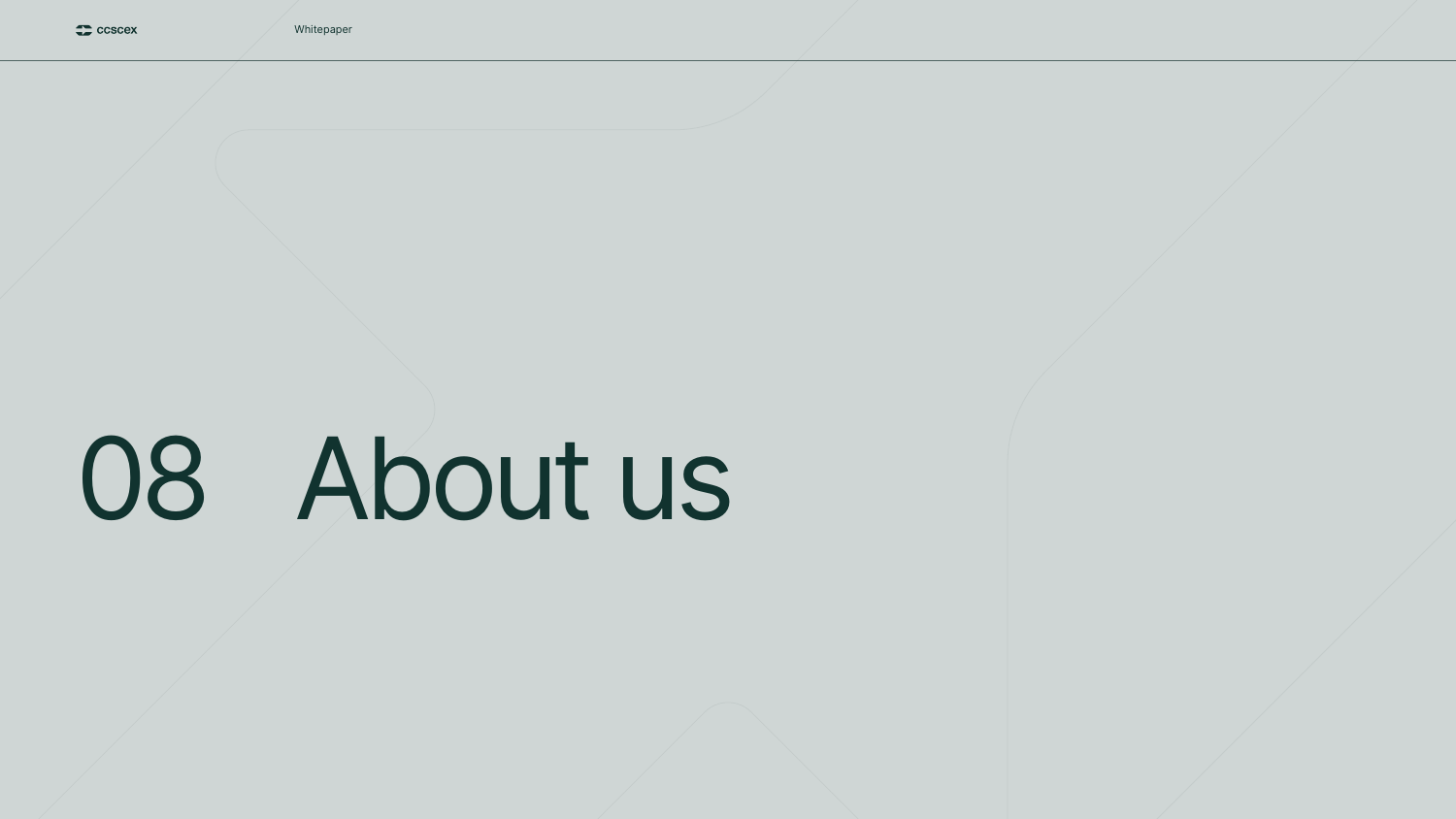Whitepaper 08 About us P42

#### 08 About us

**Headquarter**

**Email Website Social Media Call center**

Torre Ultimas Noticias, Piso 11 La Urbina, Caracas. Venezuela info@ccscex.com www.ccscex.com @ccscex 0800-CCSCEX 00